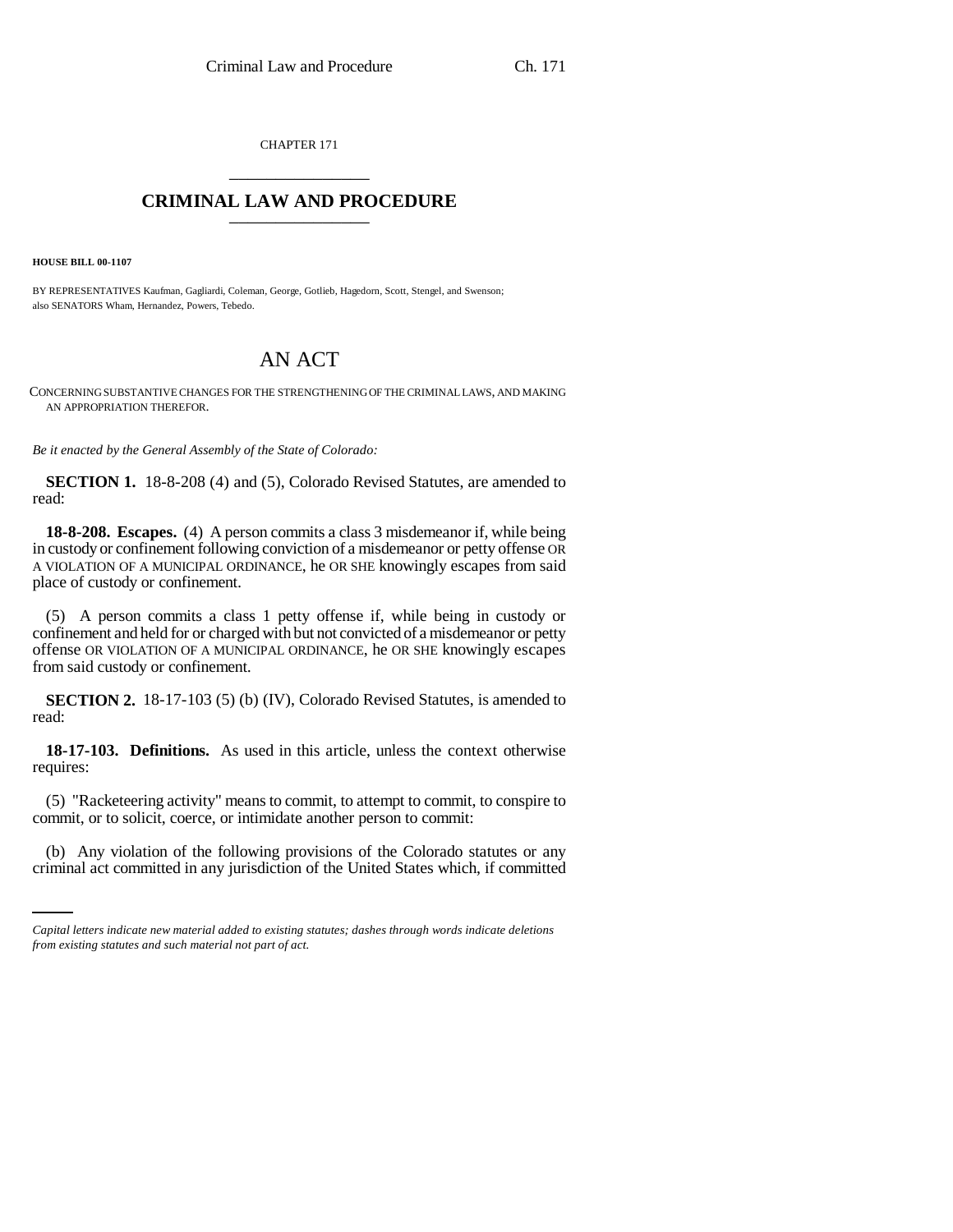in this state, would be a crime under the following provisions of the Colorado statutes:

(IV) Offenses involving fraud, as defined in sections 18-5-102 (forgery), 18-5-104 (second degree forgery), 18-5-105 (criminal possession of forged instrument), 18-5-109 (criminal possession of forgery devices), 6-16-111, C.R.S., (felony charitable fraud), 18-5-206 (defrauding a secured creditor or debtor), and 18-5-403 (bribery in sports), 18-5-113 (CRIMINAL IMPERSONATION), AND 18-5-114 (OFFERING A FALSE DOCUMENT FOR RECORDING);

**SECTION 3.** 18-3-203 (1) (f), Colorado Revised Statutes, is amended to read:

**18-3-203. Assault in the second degree.** (1) A person commits the crime of assault in the second degree if:

(f) While lawfully confined or in custody, he or she KNOWINGLY AND violently applies physical force against the person of a peace officer or firefighter engaged in the performance of his or her duties, or a judge of a court of competent jurisdiction, or an officer of said court, or, while lawfully confined or in custody as a result of being charged with or convicted of a crime or as a result of being charged as a delinquent child or adjudicated as a delinquent child, he or she KNOWINGLY AND violently applies physical force against a person engaged in the performance of his or her duties while employed by or under contract with a detention facility, as defined in section 18-8-203 (3), or while employed by the division in the department of human services responsible for youth services and who is a youth services counselor or is in the youth services worker classification series, and the person committing the offense knows or reasonably should know that the victim is a peace officer or firefighter engaged in the performance of his or her duties, or a judge of a court of competent jurisdiction, or an officer of said court, or a person engaged in the performance of his or her duties while employed by or under contract with a detention facility or while employed by the division in the department of human services responsible for youth services. A sentence imposed pursuant to this paragraph (f) shall be mandatory (and the court shall not grant probation or a suspended sentence, in whole or in part) and shall run consecutively with any sentences being served by the offender; except that, if the offense is committed against a person employed by the division in the department of human services responsible for youth services, the court may grant probation or a suspended sentence in whole or in part, and such sentence may run concurrently or consecutively with any sentences being served. A person who participates in a work release program, a furlough, or any other similar authorized supervised or unsupervised absence from a detention facility, as defined in section 18-8-203 (3), and who is required to report back to the detention facility at a specified time shall be deemed to be in custody.

**SECTION 4.** 18-9-111 (1) (e) and (3), Colorado Revised Statutes, are amended to read:

**18-9-111. Harassment - stalking.** (1) A person commits harassment if, with intent to harass, annoy, or alarm another person, he or she:

(e) Initiates communication with a person, anonymously or otherwise by telephone, COMPUTER, COMPUTER NETWORK, OR COMPUTER SYSTEM in a manner intended to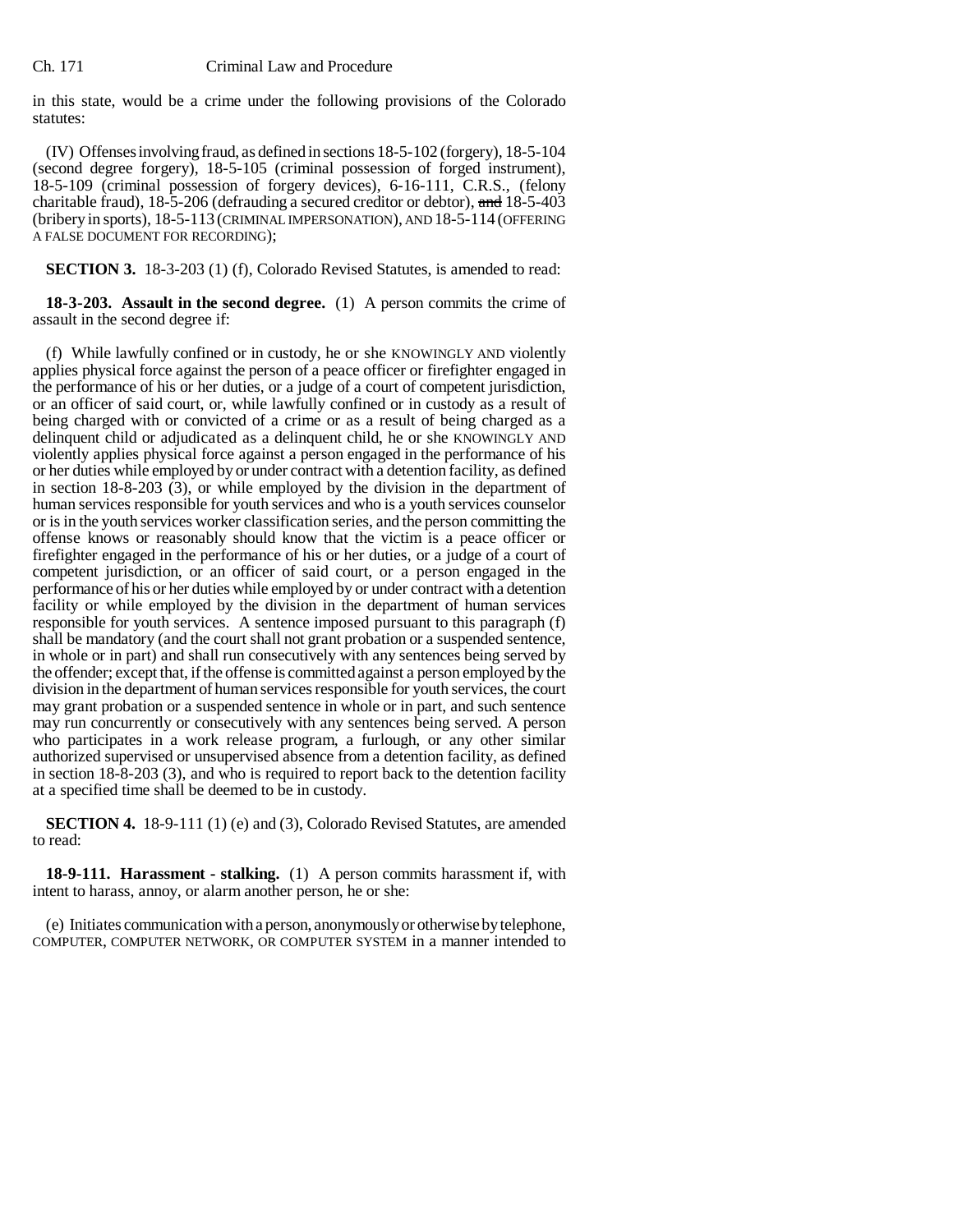harass or threaten bodily injury or property damage, or makes any comment, request, suggestion, or proposal by telephone, COMPUTER, COMPUTER NETWORK, OR COMPUTER SYSTEM which THAT is obscene; or

(3) Any act prohibited by paragraph (e) of subsection (1) of this section may be deemed to have occurred or to have been committed at the place at which the telephone call, ELECTRONIC MAIL, OR OTHER ELECTRONIC COMMUNICATION was either made or received.

**SECTION 5.** 18-3-206, Colorado Revised Statutes, is amended to read:

**18-3-206. Menacing.** (1) A person commits the crime of menacing if, by any threat or physical action, he OR SHE knowingly places or attempts to place another person in fear of imminent serious bodily injury. Menacing is a class 3 misdemeanor, but, IT IS A CLASS 5 FELONY if committed:

(a) By the use of a deadly weapon OR ANY ARTICLE USED OR FASHIONED IN A MANNER TO CAUSE A PERSON TO REASONABLY BELIEVE THAT THE ARTICLE IS A DEADLY WEAPON; OR

(b) BY THE PERSON REPRESENTING VERBALLY OR OTHERWISE THAT HE OR SHE IS ARMED WITH A DEADLY WEAPON. it is a class 5 felony.

**SECTION 6.** 18-3-302 (4), Colorado Revised Statutes, is amended to read:

**18-3-302. Second degree kidnapping.** (4) Second degree kidnapping is a class 3 felony if the kidnapping is accomplished with intent to sell, trade, or barter the victim for consideration or if the kidnapping is accomplished by the use of a deadly weapon but did not include sexual assault or robbery, BUT IS ACCOMPLISHED BY THE USE OF A DEADLY WEAPON OR ANY ARTICLE USED OR FASHIONED IN A MANNER TO CAUSE A PERSON TO REASONABLY BELIEVE THAT THE ARTICLE IS A DEADLY WEAPON, OR IF THE KIDNAPPING IS ACCOMPLISHED BY THE PERPETRATOR REPRESENTING VERBALLY OR OTHERWISE THAT HE OR SHE IS ARMED WITH A DEADLY WEAPON. A defendant convicted pursuant to this subsection (4) shall be sentenced by the court in accordance with the provisions of section 16-11-309, C.R.S.

**SECTION 7.** 18-5.5-101 (2), Colorado Revised Statutes, is amended, and the said 18-5.5-101 is further amended BY THE ADDITION OF THE FOLLOWING NEW SUBSECTIONS, to read:

**18-5.5-101. Definitions.** As used in this article, unless the context otherwise requires:

(2) "Computer" means an electronic, MAGNETIC, OPTICAL, ELECTROMAGNETIC, OR OTHER DATA PROCESSING device which performs logical, arithmetic, or memory, OR STORAGE functions by the manipulations of electronic,  $\sigma$  magnetic, RADIO WAVE, OR LIGHT WAVE impulses, and includes all input, output, processing, storage, software, or communication facilities which are connected or related to OR OPERATING IN CONJUNCTION WITH such a device. in a system or network.

(6.3) "DAMAGE" INCLUDES, BUT IS NOT LIMITED TO, ANY IMPAIRMENT TO THE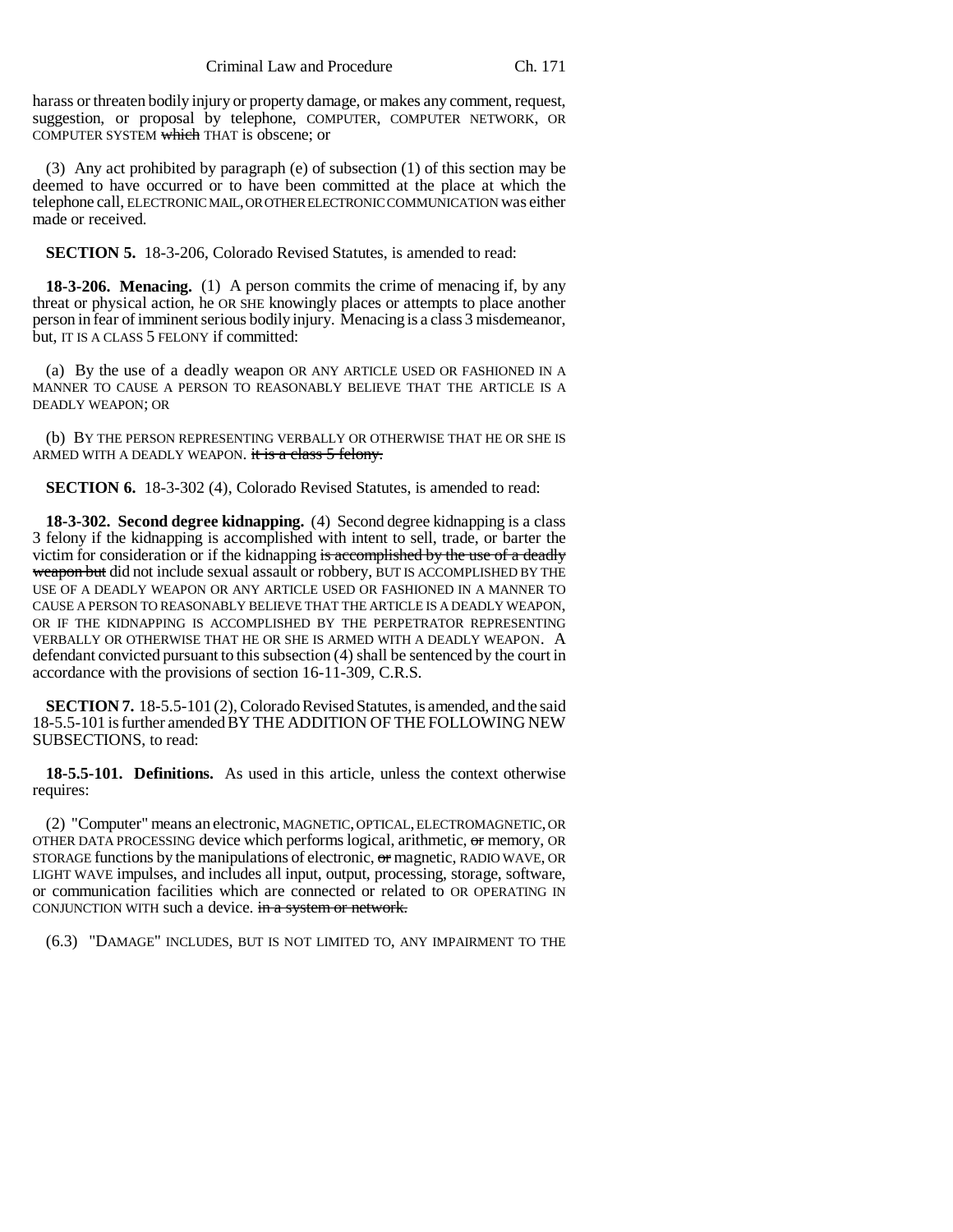INTEGRITY OF AVAILABILITY OF INFORMATION, DATA, COMPUTER PROGRAM, COMPUTER SOFTWARE, OR SERVICES ON OR VIA A COMPUTER, COMPUTER NETWORK, OR COMPUTER SYSTEM OR PART THEREOF.

(6.7) "EXCEED AUTHORIZED ACCESS" MEANS TO ACCESS A COMPUTER WITH AUTHORIZATION AND TO USE SUCH ACCESS TO OBTAIN OR ALTER INFORMATION, DATA, COMPUTER PROGRAM, OR COMPUTER SOFTWARE THAT THE PERSON IS NOT ENTITLED TO SO OBTAIN OR ALTER.

**SECTION 8.** 18-5.5-102, Colorado Revised Statutes, is amended to read:

**18-5.5-102. Computer crime.** (1) Any person who knowingly uses any computer, computer system, computer network, or any part thereof for the purpose of devising or executing any scheme or artifice to defraud; obtaining money, property, or services by means of false or fraudulent pretenses, representations, or promises; using the property or services of another without authorization; or committing theft commits computer crime. A PERSON COMMITS COMPUTER CRIME IF THE PERSON KNOWINGLY:

(a) ACCESSES A COMPUTER, COMPUTER NETWORK, OR COMPUTER SYSTEM OR ANY PART THEREOF WITHOUT AUTHORIZATION; EXCEEDS AUTHORIZED ACCESS TO A COMPUTER, COMPUTER NETWORK, OR COMPUTER SYSTEM OR ANY PART THEREOF; OR USES A COMPUTER, COMPUTER NETWORK, OR COMPUTER SYSTEM OR ANY PART THEREOF WITHOUT AUTHORIZATION OR IN EXCESS OF AUTHORIZED ACCESS; OR

(b) ACCESSES ANY COMPUTER, COMPUTER NETWORK, OR COMPUTER SYSTEM, OR ANY PART THEREOF FOR THE PURPOSE OF DEVISING OR EXECUTING ANY SCHEME OR ARTIFICE TO DEFRAUD; OR

(c) ACCESSES ANY COMPUTER, COMPUTER NETWORK, OR COMPUTER SYSTEM, OR ANY PART THEREOF TO OBTAIN, BY MEANS OF FALSE OR FRAUDULENT PRETENSES, REPRESENTATIONS, OR PROMISES, MONEY; PROPERTY; SERVICES; PASSWORDS OR SIMILAR INFORMATION THROUGH WHICH A COMPUTER, COMPUTER NETWORK, OR COMPUTER SYSTEM OR ANY PART THEREOF MAY BE ACCESSED; OR OTHER THING OF VALUE; OR

(d) ACCESSES ANY COMPUTER, COMPUTER NETWORK, OR COMPUTER SYSTEM, OR ANY PART THEREOF TO COMMIT THEFT; OR

(e) WITHOUT AUTHORIZATION OR IN EXCESS OF AUTHORIZED ACCESS ALTERS, DAMAGES, INTERRUPTS, OR CAUSES THE INTERRUPTION OR IMPAIRMENT OF THE PROPER FUNCTIONING OF, OR CAUSES ANY DAMAGE TO, ANY COMPUTER, COMPUTER NETWORK, COMPUTER SYSTEM, COMPUTER SOFTWARE, PROGRAM, APPLICATION, DOCUMENTATION, OR DATA CONTAINED IN SUCH COMPUTER, COMPUTER NETWORK, OR COMPUTER SYSTEM OR ANY PART THEREOF; OR

CAUSES THE TRANSMISSION OF A COMPUTER PROGRAM, SOFTWARE, INFORMATION, CODE, DATA, OR COMMAND BY MEANS OF A COMPUTER, COMPUTER NETWORK, OR COMPUTER SYSTEM OR ANY PART THEREOF WITH THE INTENT TO CAUSE DAMAGE TO OR TO CAUSE THE INTERRUPTION OR IMPAIRMENT OF THE PROPER FUNCTIONING OF OR THAT ACTUALLY CAUSES DAMAGE TO OR THE INTERRUPTION OR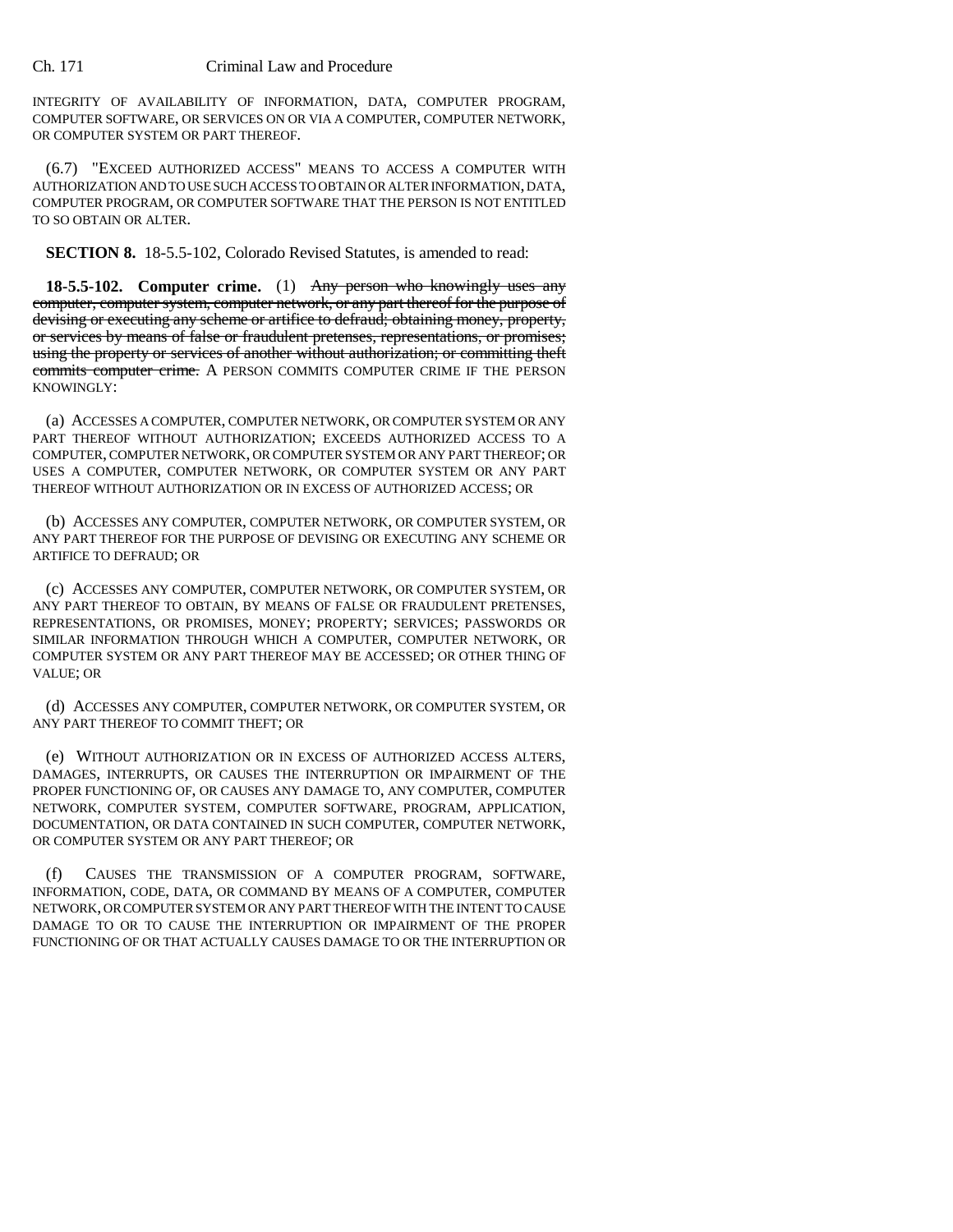IMPAIRMENT OF THE PROPER FUNCTIONING OF ANY COMPUTER, COMPUTER NETWORK, COMPUTER SYSTEM, OR PART THEREOF.

(2) Any person who knowingly and without authorization uses, alters, damages, or destroys any computer, computer system, or computer network described in section 18-5.5-101 or any computer software, program, documentation, or data contained in such computer, computer system, or computer network commits computer crime.

(3) (a) EXCEPT AS PROVIDED IN PARAGRAPH (b) OF THIS SUBSECTION (3), if the loss, damage, VALUE OF SERVICES, or thing of value taken, in OR COST OF RESTORATION OR REPAIR CAUSED BY A violation of this section is less than one hundred dollars, computer crime is a class 3 misdemeanor; if one hundred dollars or more but less than five hundred dollars, computer crime is a class 2 misdemeanor; if five hundred dollars or more but less than fifteen thousand dollars, computer crime is a class 5 CLASS 4 felony; if fifteen thousand dollars or more, computer crime is a class 3 felony.

(b) COMPUTER CRIME COMMITTED IN VIOLATION OF PARAGRAPH (a) OF SUBSECTION (1) OF THIS SECTION IS A CLASS 2 MISDEMEANOR; EXCEPT THAT, IF THE PERSON HAS PREVIOUSLY BEEN CONVICTED UNDER THIS SECTION, A PREVIOUS VERSION OF THIS SECTION, OR A STATUTE OF ANOTHER STATE OF SIMILAR CONTENT AND PURPORT, COMPUTER CRIME COMMITTED IN VIOLATION OF PARAGRAPH (a) OF SUBSECTION (1) OF THIS SECTION IS A CLASS 6 FELONY.

**SECTION 9.** 18-8-211 (2) (a), Colorado Revised Statutes, is amended to read:

**18-8-211. Riots in detention facilities.** (2) Active participation in a riot by any person while confined in any detention facility within the state:

(a) Is a class 3 felony if the participant employs IN THE COURSE OF SUCH PARTICIPATION a deadly weapon, as defined in section  $18-1-901$  (3) (e), or destructive device, as defined in section 18-9-101 (1), OR ANY ARTICLE USED OR FASHIONED IN A MANNER TO CAUSE A PERSON TO REASONABLY BELIEVE THAT THE ARTICLE IS A DEADLY WEAPON, OR IF THE PARTICIPANT, IN THE COURSE OF SUCH PARTICIPATION, REPRESENTS VERBALLY OR OTHERWISE THAT HE OR SHE IS ARMED WITH A DEADLY WEAPON; in the course of such participation; or

**SECTION 10.** 18-9-104 (1), Colorado Revised Statutes, is amended to read:

**18-9-104. Engaging in a riot.** (1) A person commits an offense if he OR SHE engages in a riot. The offense is a class 4 felony if IN THE COURSE OF RIOTING the actor employs a deadly weapon, or A destructive device, in the course of rioting OR ANY ARTICLE USED OR FASHIONED IN A MANNER TO CAUSE A PERSON TO REASONABLY BELIEVE THAT THE ARTICLE IS A DEADLY WEAPON, OR IF IN THE COURSE OF RIOTING THE ACTOR REPRESENTS VERBALLY OR OTHERWISE THAT HE OR SHE IS ARMED WITH A DEADLY WEAPON; otherwise, it is a class 2 misdemeanor.

**SECTION 11.** The introductory portion to 18-9-106 (1) and 18-9-106 (1) (f), Colorado Revised Statutes, are amended to read:

**18-9-106. Disorderly conduct.** (1) A person commits disorderly conduct if he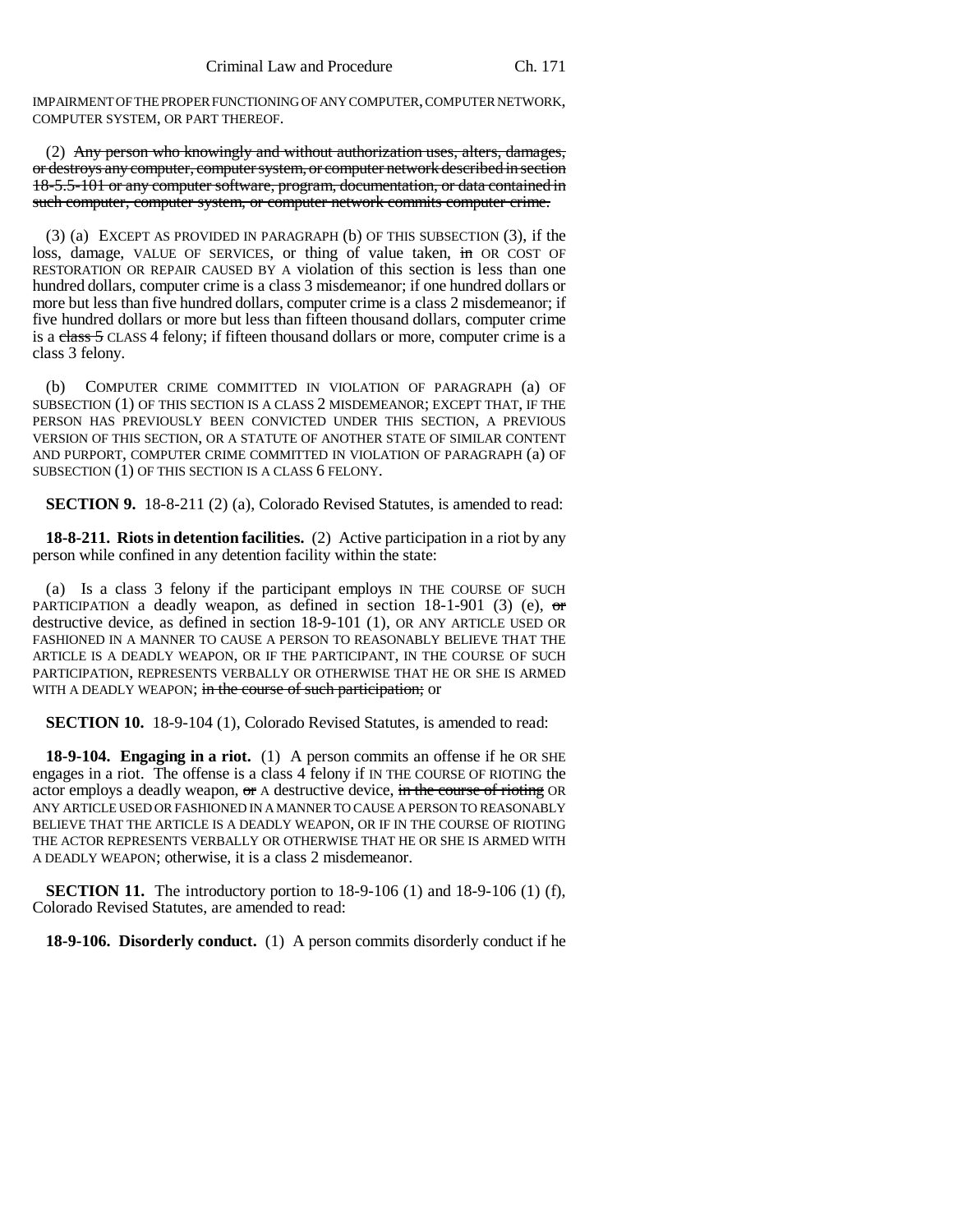OR SHE intentionally, knowingly, or recklessly:

(f) Not being a peace officer, displays a deadly weapon, DISPLAYS ANY ARTICLE USED OR FASHIONED IN A MANNER TO CAUSE A PERSON TO REASONABLY BELIEVE THAT THE ARTICLE IS A DEADLY WEAPON, OR REPRESENTS VERBALLY OR OTHERWISE THAT HE OR SHE IS ARMED WITH A DEADLY WEAPON in a public place in a manner calculated to alarm.

**SECTION 12.** 18-18-205 (2), Colorado Revised Statutes, is amended BY THE ADDITION OF A NEW PARAGRAPH to read:

**18-18-205. Schedule III.** (2) Unless specifically excepted by Colorado or federal law, or Colorado or federal regulation, or more specifically included in another schedule, the following controlled substances are listed in schedule III:

(f) DRONABINOL (SYNTHETIC) IN SESAME OIL AND ENCAPSULATED IN A SOFT GELATIN CAPSULE IN A FEDERAL FOOD AND DRUG ADMINISTRATION APPROVED DRUG PRODUCT [OTHER NAMES FOR DRONABINOL: (6aR-TRANS)-6a,7,8,10a-TETRAHYDRO-6,6,9-TRIMETHYL-3-PENTYL-6H-DIBENZO [b,d] PYRAN-1-O1, OR (-)-DELTA-9-(TRANS)-TETRAHYDROCANNABINOL];

**SECTION 13. Repeal.** 18-18-204 (2) (e) (I), Colorado Revised Statutes, is repealed as follows:

**18-18-204. Schedule II.** (2) Unless specifically excepted by Colorado or federal law or Colorado or federal regulation or more specifically included in another schedule, the following controlled substances are listed in schedule II:

(e) (I) Dronabinol (synthetic) in sesame oil and encapsulated in a soft gelatin eapsule in a federal food and drug administration approved drug product [Other<br>n a m e s f o r d r o n a b i n o l :  $-$ dronabinol: (6aR-trans)-6a,7,8,10a-tetrahydro-6,6,9-trimethyl-3-pentyl-6H-dibenzo [b,d]pyran-1-o1, or (-)-delta-9-(trans)-tetrahydrocannabinol];

**SECTION 14.** 18-18-205 (2), Colorado Revised Statutes, is amended BY THE ADDITION OF A NEW PARAGRAPH to read:

**18-18-205. Schedule III.** (2) Unless specifically excepted by Colorado or federal law, or Colorado or federal regulation, or more specifically included in another schedule, the following controlled substances are listed in schedule III:

(g) KETAMINE, ITS SALTS, ISOMERS, AND SALTS OF ISOMERS [OTHER NAMES FOR KETAMINE: (+)-2-(2-CHLOROPHENYL)-2-(METHYLAMINO)-CYCLOHEXANONE].

**SECTION 15.** 18-13-123 (1), (2), and (4), Colorado Revised Statutes, are amended to read:

**18-13-123. Unlawful use of gamma hydroxybutyrate (GHB).** (1) Except as otherwise provided in subsection (4) of this section, it shall be unlawful for any person to knowingly possess gamma hydroxybutyrate (GHB) or ketamine, or the immediate chemical precursors or chemical analogs for either of such substances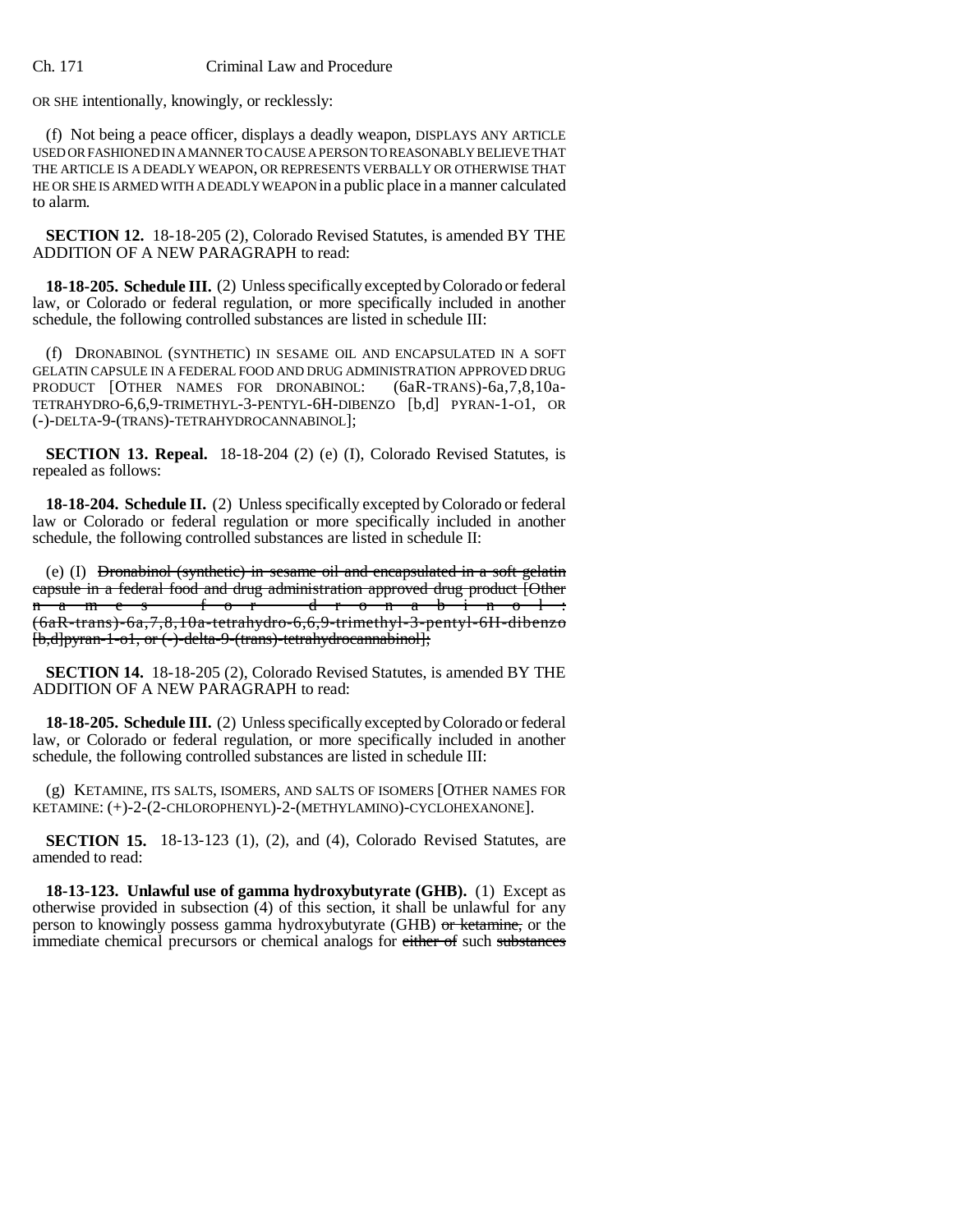# SUBSTANCE.

(2) Except as otherwise provided in subsection (4) of this section, it shall be unlawful for any person to knowingly manufacture, distribute, dispense, sell, or possess with intent to manufacture, distribute, dispense, or sell gamma hydroxybutyrate (GHB) or ketamine, or the immediate chemical precursors or chemical analogs for either of such substances SUBSTANCE.

(4) It shall not be a violation of this section if either gamma hydroxybutyrate (GHB) or ketamine is possessed, manufactured, distributed, dispensed, or sold for bona fide medical needs by or under the direction of a person licensed or authorized by law to prescribe, administer, or dispense such substances.

**SECTION 16.** 42-1-102 (58), Colorado Revised Statutes, is amended to read:

**42-1-102. Definitions.** As used in articles 1 to 4 of this title, unless the context otherwise requires:

(58) "Motor vehicle" means any self-propelled vehicle which is designed primarily for travel on the public highways and which is generally and commonly used to transport persons and property over the public highways, but the term does not include motorized bicycles as defined in paragraph (b) of subsection (59) of this section, wheelchairs as defined by subsection (113) of this section, or vehicles moved solely by human power. "Motor vehicle" includes a neighborhood electric vehicle operated pursuant to section 42-4-111 (1) (aa). For the purposes of the offenses described in sections 42-2-128, 42-4-1301, and 42-4-1401 for farm tractors AND OFF-HIGHWAY VEHICLES, AS DEFINED IN SECTION 33-14.5- 101 (3),C.R.S., operated on streets and highways, "motor vehicle" includes a farm tractor OR AN OFF-HIGHWAY VEHICLE which is not otherwise classified as a motor vehicle.

**SECTION 17.** 18-9-116.5, Colorado Revised Statutes, is amended to read:

**18-9-116.5. Vehicular eluding.** Any person who, while operating a motor vehicle, knowingly eludes or attempts to elude a peace officer also operating a motor vehicle, and who knows or reasonably should know that he OR SHE is being pursued by said peace officer, and who operates his OR HER vehicle in a reckless manner, creating a substantial risk of bodily injury to another person, commits vehicular eluding. Vehicular eluding is a class 5 felony; except that vehicular eluding which results in bodily injury to another person is a class 4 felony and vehicular eluding which results in death to another person is a class 3 felony.

**SECTION 18.** 18-3-402, Colorado Revised Statutes, is REPEALED AND REENACTED, WITH AMENDMENTS, to read:

**18-3-402. Sexual assault.** (1) ANY ACTOR WHO KNOWINGLY INFLICTS SEXUAL INTRUSION OR SEXUAL PENETRATION ON A VICTIM COMMITS SEXUAL ASSAULT IF:

(a) THE ACTOR CAUSES SUBMISSION OF THE VICTIM BY MEANS OF SUFFICIENT CONSEQUENCE REASONABLY CALCULATED TO CAUSE SUBMISSION AGAINST THE VICTIM'S WILL; OR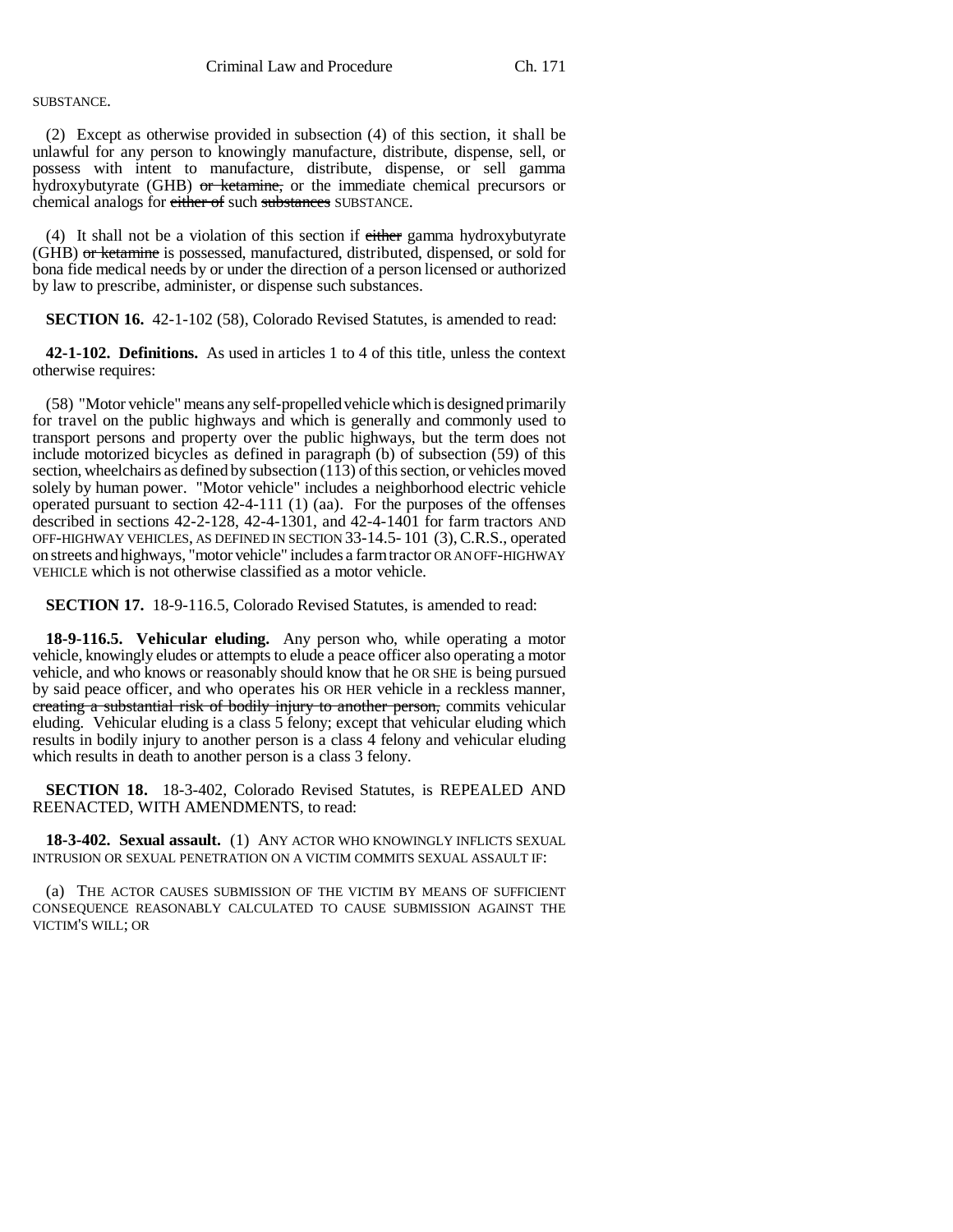(b) THE ACTOR KNOWS THAT THE VICTIM IS INCAPABLE OF APPRAISING THE NATURE OF THE VICTIM'S CONDUCT; OR

(c) THE ACTOR KNOWS THAT THE VICTIM SUBMITS ERRONEOUSLY, BELIEVING THE ACTOR TO BE THE VICTIM'S SPOUSE; OR

(d) AT THE TIME OF THE COMMISSION OF THE ACT, THE VICTIM IS LESS THAN FIFTEEN YEARS OF AGE AND THE ACTOR IS AT LEAST FOUR YEARS OLDER THAN THE VICTIM AND IS NOT THE SPOUSE OF THE VICTIM; OR

(e) AT THE TIME OF THE COMMISSION OF THE ACT, THE VICTIM IS AT LEAST FIFTEEN YEARS OF AGE BUT LESS THAN SEVENTEEN YEARS OF AGE AND THE ACTOR IS AT LEAST TEN YEARS OLDER THAN THE VICTIM AND IS NOT THE SPOUSE OF THE VICTIM; OR

(f) THE VICTIM IS IN CUSTODY OF LAW OR DETAINED IN A HOSPITAL OR OTHER INSTITUTION AND THE ACTOR HAS SUPERVISORY OR DISCIPLINARY AUTHORITY OVER THE VICTIM AND USES THIS POSITION OF AUTHORITY TO COERCE THE VICTIM TO SUBMIT, UNLESS THE ACT IS INCIDENT TO A LAWFUL SEARCH; OR

(g) THE ACTOR, WHILE PURPORTING TO OFFER A MEDICAL SERVICE, ENGAGES IN TREATMENT OR EXAMINATION OF A VICTIM FOR OTHER THAN A BONA FIDE MEDICAL PURPOSE OR IN A MANNER SUBSTANTIALLY INCONSISTENT WITH REASONABLE MEDICAL PRACTICES.

(2) SEXUAL ASSAULT IS A CLASS 4 FELONY, EXCEPT AS PROVIDED IN SUBSECTIONS (3), (4), AND (5) OF THIS SECTION.

(3) SEXUAL ASSAULT IS A CLASS 1 MISDEMEANOR IF COMMITTED UNDER THE CIRCUMSTANCES OF PARAGRAPH (e) OF SUBSECTION (1) OF THIS SECTION.

(4) SEXUAL ASSAULT IS A CLASS 3 FELONY IF IT IS ATTENDED BY ANY ONE OR MORE OF THE FOLLOWING CIRCUMSTANCES:

(a) THE ACTOR CAUSES SUBMISSION OF THE VICTIM THROUGH THE ACTUAL APPLICATION OF PHYSICAL FORCE OR PHYSICAL VIOLENCE; OR

(b) THE ACTOR CAUSES SUBMISSION OF THE VICTIM BY THREAT OF IMMINENT DEATH, SERIOUS BODILY INJURY, EXTREME PAIN, OR KIDNAPPING, TO BE INFLICTED ON ANYONE, AND THE VICTIM BELIEVES THAT THE ACTOR HAS THE PRESENT ABILITY TO EXECUTE THESE THREATS; OR

(c) THE ACTOR CAUSES SUBMISSION OF THE VICTIM BY THREATENING TO RETALIATE IN THE FUTURE AGAINST THE VICTIM, OR ANY OTHER PERSON, AND THE VICTIM REASONABLY BELIEVES THAT THE ACTOR WILL EXECUTE THIS THREAT. AS USED IN THIS PARAGRAPH (c), "TO RETALIATE" INCLUDES THREATS OF KIDNAPPING, DEATH, SERIOUS BODILY INJURY, OR EXTREME PAIN; OR

(d) THE ACTOR HAS SUBSTANTIALLY IMPAIRED THE VICTIM'S POWER TO APPRAISE OR CONTROL THE VICTIM'S CONDUCT BY EMPLOYING, WITHOUT THE VICTIM'S CONSENT, ANY DRUG, INTOXICANT, OR OTHER MEANS FOR THE PURPOSE OF CAUSING SUBMISSION; OR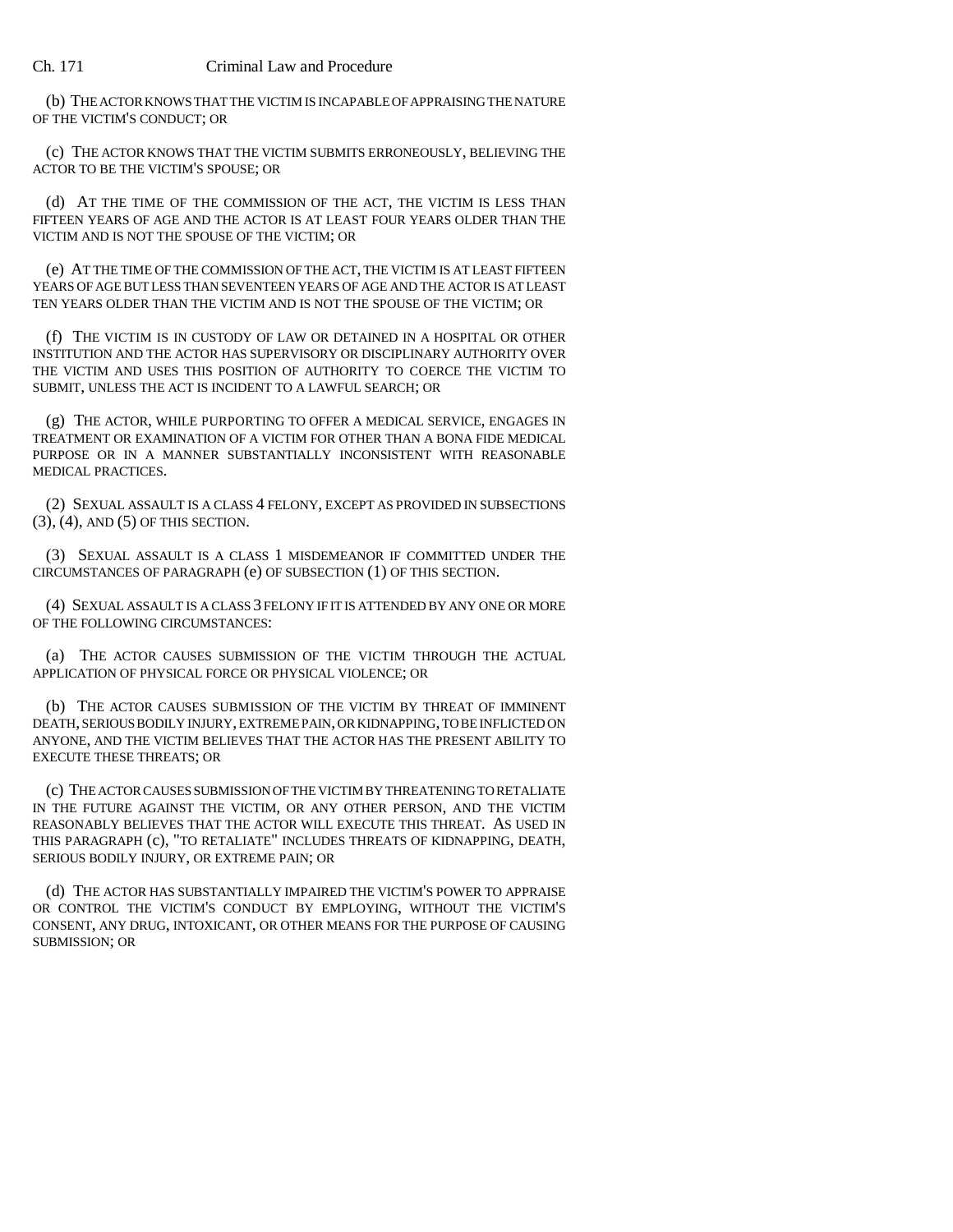(e) THE VICTIM IS PHYSICALLY HELPLESS AND THE ACTOR KNOWS THE VICTIM IS PHYSICALLY HELPLESS AND THE VICTIM HAS NOT CONSENTED.

(5) (a) SEXUAL ASSAULT IS A CLASS 2 FELONY IF ANY ONE OR MORE OF THE FOLLOWING CIRCUMSTANCES EXIST:

(I) IN THE COMMISSION OF THE SEXUAL ASSAULT, THE ACTOR IS PHYSICALLY AIDED OR ABETTED BY ONE OR MORE OTHER PERSONS; OR

(II) THE VICTIM SUFFERS SERIOUS BODILY INJURY; OR

(III) THE ACTOR IS ARMED WITH A DEADLY WEAPON OR AN ARTICLE USED OR FASHIONED IN A MANNER TO CAUSE A PERSON TO REASONABLY BELIEVE THAT THE ARTICLE IS A DEADLY WEAPON OR REPRESENTS VERBALLY OR OTHERWISE THAT THE ACTOR IS ARMED WITH A DEADLY WEAPON AND USES THE DEADLY WEAPON, ARTICLE, OR REPRESENTATION TO CAUSE SUBMISSION OF THE VICTIM.

(b) (I) IF A DEFENDANT IS CONVICTED OF SEXUAL ASSAULT PURSUANT TO THIS SUBSECTION (5), THE COURT SHALL SENTENCE THE DEFENDANT IN ACCORDANCE WITH SECTION 18-1-105 (9) (e). A PERSON CONVICTED SOLELY OF SEXUAL ASSAULT PURSUANT TO THIS SUBSECTION (5) SHALL NOT BE SENTENCED UNDER THE CRIME OF VIOLENCE PROVISIONS OF SECTION 16-11-309 (2), C.R.S. ANY SENTENCE FOR A CONVICTION UNDER THIS SUBSECTION (5) SHALL BE CONSECUTIVE TO ANY SENTENCE FOR A CONVICTION FOR A CRIME OF VIOLENCE UNDER SECTION 16-11-309, C.R.S.

(II) THE PROVISIONS OF THIS PARAGRAPH (b) SHALL APPLY TO OFFENSES COMMITTED PRIOR TO NOVEMBER 1, 1998.

(6) ANY PERSON CONVICTED OF SEXUAL ASSAULT COMMITTED ON OR AFTER NOVEMBER 1,1998, UNDER ANY OF THE CIRCUMSTANCES DESCRIBED IN THIS SECTION SHALL BE SENTENCED IN ACCORDANCE WITH THE PROVISIONS OF PART 8 OF ARTICLE 13 OF TITLE 16, C.R.S.

**SECTION 19. Repeal.** 18-3-403,Colorado Revised Statutes, is repealed.

**SECTION 20.** The introductory portion to 18-3-404 (1) and 18-3-404 (1.5), (1.7), (2), and (3), Colorado Revised Statutes, are amended to read:

**18-3-404. Unlawful sexual contact.** (1) Any actor who knowingly subjects a victim to any sexual contact commits UNLAWFUL sexual assault in the third degree CONTACT if:

(1.5) Any person who knowingly, with or without sexual contact, induces or coerces a child by any of the means set forth in section 18-3-402 or 18-3-403 to expose intimate parts or to engage in any sexual contact, intrusion, or penetration with another person, for the purpose of the actor's own sexual gratification, commits UNLAWFUL sexual assault in the third degree CONTACT. For the purposes of this subsection (1.5), the term "child" means any person under the age of eighteen years.

(1.7) Any person who knowingly observes or takes a photograph of another person's intimate parts without that person's consent, in a situation where the person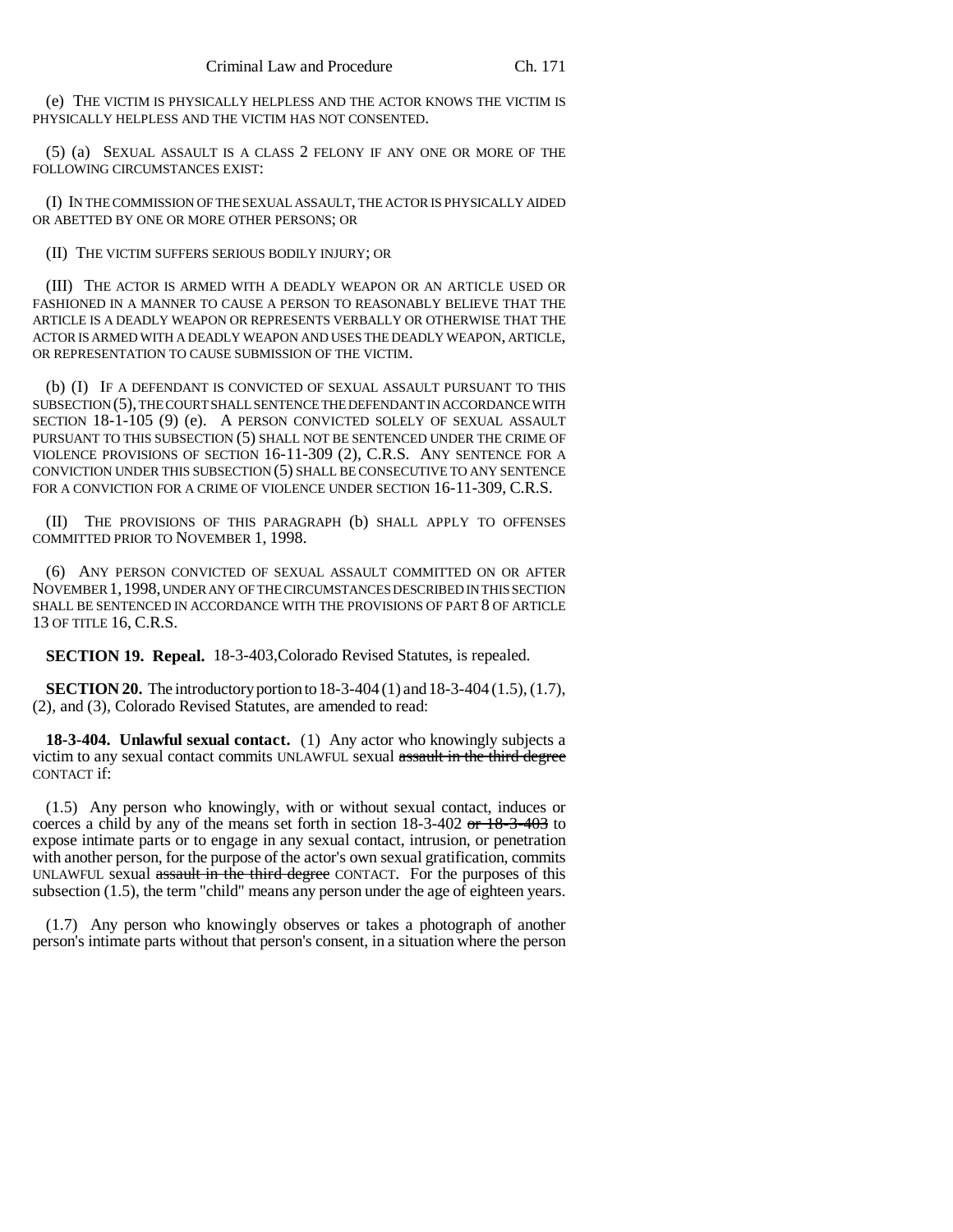observed has a reasonable expectation of privacy, for the purpose of the observer's own sexual gratification, commits UNLAWFUL sexual assault in the third degree CONTACT. For purposes of this subsection (1.7), "photograph" includes any photograph, motion picture, videotape, print, negative, slide, or other mechanically, electronically, or chemically reproduced visual material.

(2) UNLAWFUL sexual assault in the third degree CONTACT is a class 1 misdemeanor, but it is a class 4 felony if the actor compels the victim to submit by use of such force, intimidation, or threat as specified in section  $18-3-402(1)(a)$ ,  $(1)$ (b), or (1) (c) 18-3-402 (4) (a), (4) (b), OR (4) (c) or if the actor engages in the conduct described in paragraph (g) of subsection (1) of this section or subsection (1.5) of this section.

(3) If a defendant is convicted of the class 4 felony of UNLAWFUL sexual  $\frac{1}{\text{assault}}$ in the third degree CONTACT pursuant to subsection  $(1.5)$  or  $(2)$  of this section, the court shall sentence the defendant in accordance with the provisions of section 16-11-309, C.R.S.; except that this subsection (3) shall not apply to paragraph (g) of subsection (1) of this section as it applies to subsection (2) of this section.

**SECTION 21.** 14-10-129 (3) (b) (IV), (3) (b) (V), and (3) (b) (VI), Colorado Revised Statutes, are amended to read:

**14-10-129. Modification of parenting time.** (3) (b) The provisions of paragraph (a) of this subsection (3) shall apply to the following crimes:

(IV) (A) SEXUAL ASSAULT, AS DESCRIBED IN SECTION 18-3-402, C.R.S.; AND

(B) Sexual assault in the first degree, as defined DESCRIBED in section 18-3-402, C.R.S., AS IT EXISTED PRIOR TO JULY 1, 2000;

(V) Sexual assault in the second degree, as defined DESCRIBED in section 18-3-403, C.R.S., AS IT EXISTED PRIOR TO JULY 1, 2000;

(VI) (A) UNLAWFUL SEXUAL CONTACT IF THE VICTIM IS COMPELLED TO SUBMIT, AS DESCRIBED IN SECTION 18-3-404 (2), C.R.S.; AND

(B) Sexual assault in the third degree if the victim is compelled to submit, as described in section 18-3-404 (2), C.R.S., AS IT EXISTED PRIOR TO JULY 1, 2000;

**SECTION 22.** 16-10-301 (2), Colorado Revised Statutes, is amended to read:

**16-10-301. Evidence of similar transactions - legislative declaration.** (2) This section applies to prosecution for any offense involving unlawful sexual behavior as defined in section 18-3-412.5 (1), C.R.S., or first degree murder, as defined in section 18-3-102 (1) (d), C.R.S., in which the underlying felony on which the first degree murder charge is based is the commission or attempted commission of SEXUAL ASSAULT, AS DESCRIBED IN SECTION 18-4-302, C.R.S., sexual assault in the first or second degree as THOSE OFFENSES WERE defined DESCRIBED in sections 18-3-402 and 18-3-403, C.R.S., AS THEY EXISTED PRIOR TO JULY 1, 2000, or the commission of a class 3 felony for sexual assault on a child as defined in section 18-3-405 (2), C.R.S.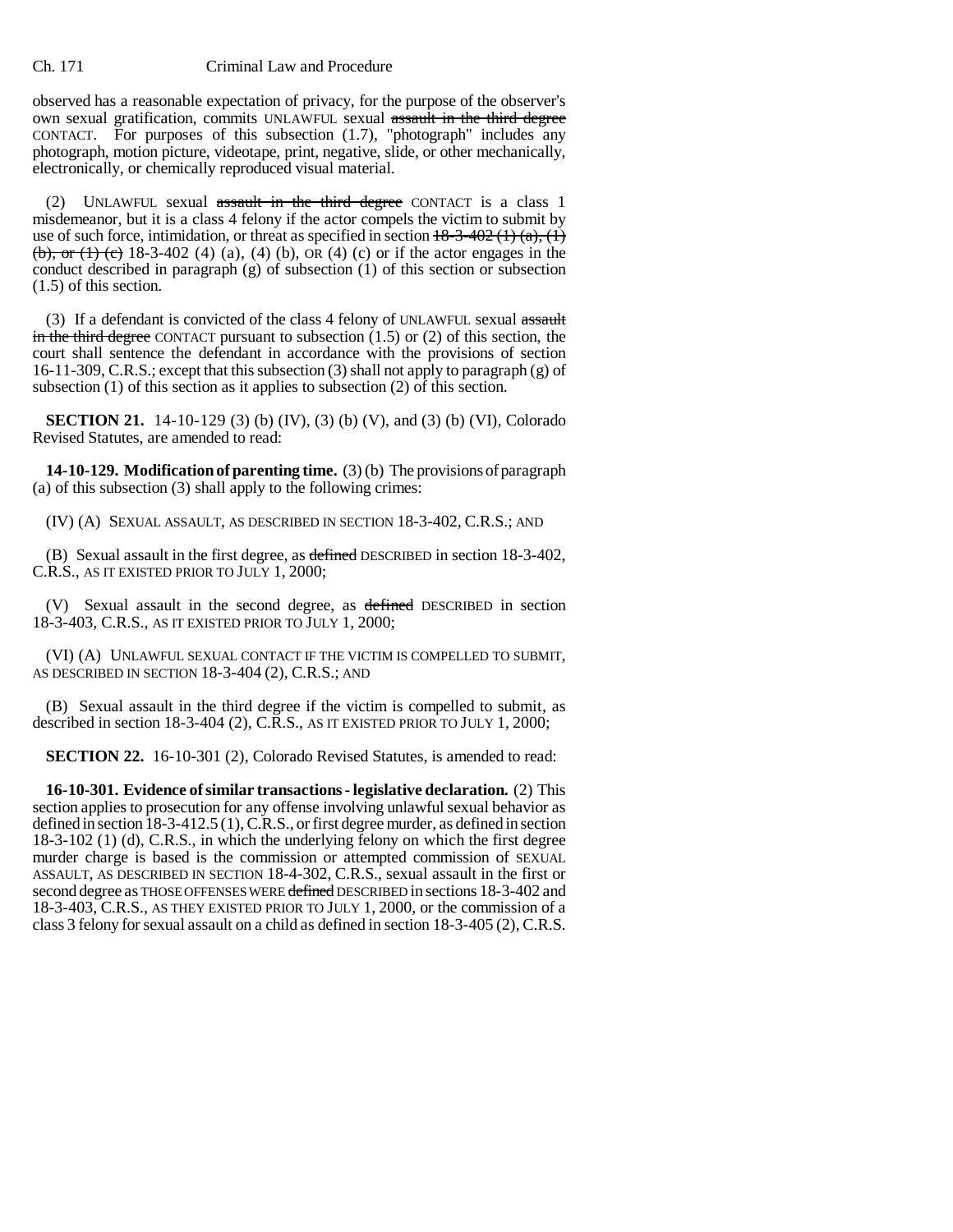**SECTION 23.** 16-11.7-102 (3) (a), (3) (b), and (3) (c), Colorado Revised Statutes, are amended to read:

**16-11.7-102. Definitions.** As used in this article, unless the context otherwise requires:

(3) "Sex offense" means any felony or misdemeanor offense described in this subsection (3) as follows:

(a) (I) SEXUAL ASSAULT, IN VIOLATION OF SECTION 18-3-402, C.R.S.; OR

(II) Sexual assault in the first degree, in violation of section 18-3-402, C.R.S., AS IT EXISTED PRIOR TO JULY 1, 2000;

(b) Sexual assault in the second degree, in violation of section 18-3-403, C.R.S., AS IT EXISTED PRIOR TO JULY 1, 2000;

(c) (I) UNLAWFUL SEXUAL CONTACT, IN VIOLATION OF SECTION 18-3-404,C.R.S.; OR

(II) Sexual assault in the third degree, in violation of section 18-3-404, C.R.S., AS IT EXISTED PRIOR TO JULY 1, 2000;

**SECTION 24.** 16-13-803 (5) (a) (I), (5) (a) (II), and (5) (a) (III), Colorado Revised Statutes, are amended to read:

**16-13-803. Definitions.** As used in this part 8, unless the context otherwise requires:

(5) (a) "Sex offense" means any of the following offenses:

(I) (A) SEXUAL ASSAULT, AS DESCRIBED IN SECTION 18-3-402, C.R.S.; OR

(B) Sexual assault in the first degree, as described in section 18-3-402, C.R.S., AS IT EXISTED PRIOR TO JULY 1, 2000;

(II) Sexual assault in the second degree, as described in section 18-3-403, C.R.S., AS IT EXISTED PRIOR TO JULY 1, 2000;

(III) (A) FELONY UNLAWFUL SEXUAL CONTACT, AS DESCRIBED IN SECTION 18-3-404 (2), C.R.S.; OR

(B) Felony sexual assault in the third degree, as described in section 18-3-404 (2), C.R.S., AS IT EXISTED PRIOR TO JULY 1, 2000;

**SECTION 25.** The introductory portion to 18-1-105 (9.7) (b) and 18-1-105 (9.7) (b)  $(I)$ ,  $(9.7)$  (b)  $(II)$ , and  $(9.7)$  (b)  $(III)$ , Colorado Revised Statutes, are amended to read:

**18-1-105. Felonies classified - presumptive penalties.** (9.7) (b) Crimes which THAT present an extraordinary risk of harm to society shall include the following: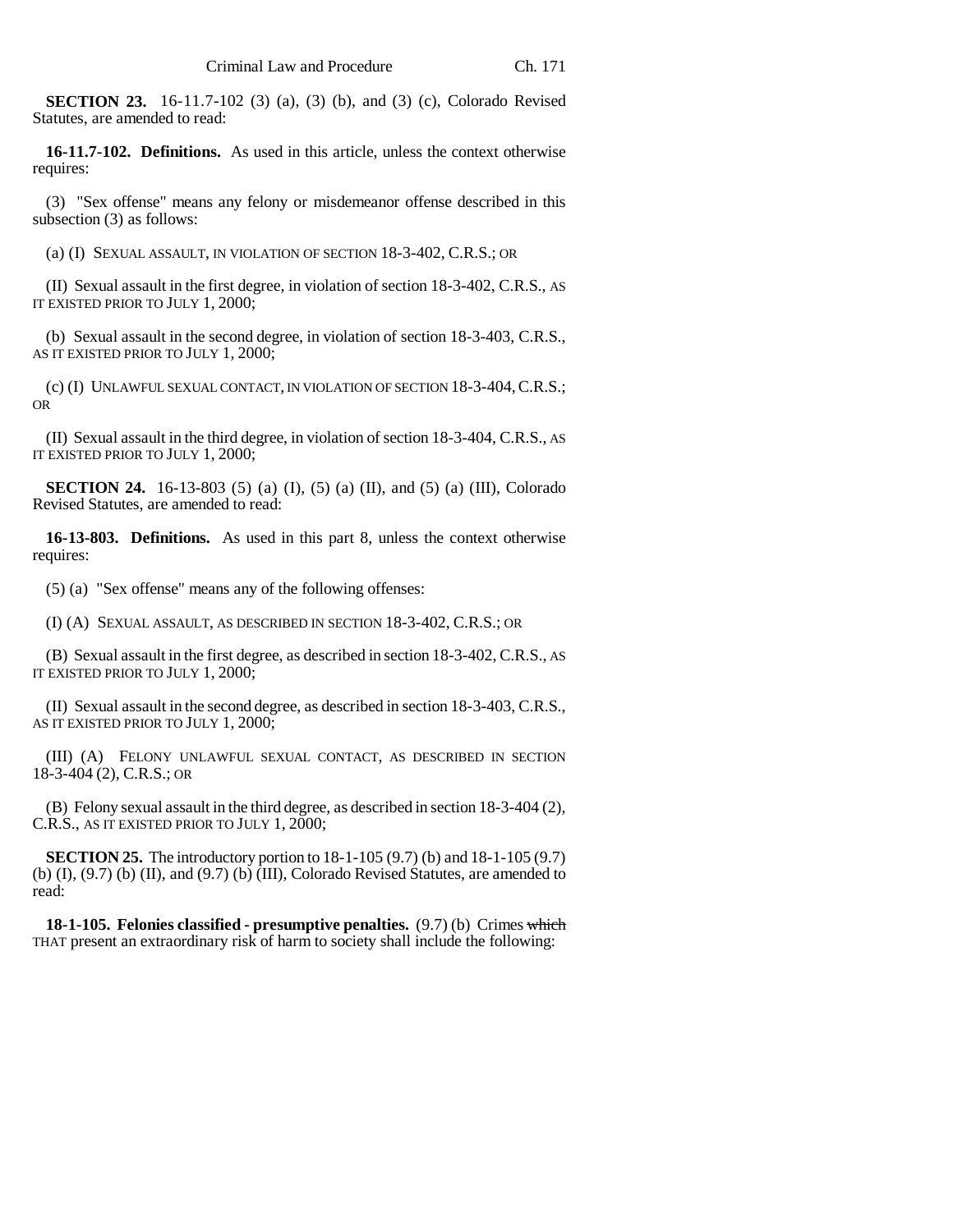(I) (A) SEXUAL ASSAULT, AS DEFINED IN SECTION 18-3-402; OR

(B) Sexual assault in the first degree, as defined in section 18-3-402, AS IT EXISTED PRIOR TO JULY 1, 2000;

(II) Sexual assault in the second degree, as defined in section 18-3-403, AS IT EXISTED PRIOR TO JULY 1, 2000;

(III) (A) UNLAWFUL SEXUAL CONTACT, AS DEFINED IN SECTION 18-3-404; OR

(B) Sexual assault in the third degree, as defined in section 18-3-404, AS IT EXISTED PRIOR TO JULY 1, 2000;

**SECTION 26.** 18-1-106 (3) (b) (I.5) and (3) (b) (II), Colorado Revised Statutes, are amended to read:

**18-1-106. Misdemeanors classified - penalties.** (3) (b) Misdemeanors that present an extraordinary risk of harm to society shall include the following:

(I.5) (A) SEXUAL ASSAULT, AS DEFINED IN SECTION 18-3-402; OR

(B) Sexual assault in the second degree, as defined in section 18-3-403, AS IT EXISTED PRIOR TO JULY 1, 2000;

(II) (A) UNLAWFUL SEXUAL CONTACT, AS DEFINED IN SECTION 18-3-404; OR

(B) Sexual assault in the third degree, as defined in section 18-3-404, AS IT EXISTED PRIOR TO JULY 1, 2000;

**SECTION 27.** 18-1-704 (2) (c), Colorado Revised Statutes, is amended to read:

**18-1-704. Use of physical force in defense of a person.** (2) Deadly physical force may be used only if a person reasonably believes a lesser degree of force is inadequate and:

(c) The other person is committing or reasonably appears about to commit kidnapping as defined in section 18-3-301 or 18-3-302, robbery as defined in section 18-4-301 or 18-4-302, sexual assault as set forth in section 18-3-402, or IN SECTION 18-3-403 AS IT EXISTED PRIOR TO JULY 1, 2000, or assault as defined in sections 18-3-202 and 18-3-203.

**SECTION 28.** 18-3-102 (1) (b), Colorado Revised Statutes, is amended to read:

**18-3-102. Murder in the first degree.** (1) A person commits the crime of murder in the first degree if:

(b) Acting either alone or with one or more persons, he OR SHE commits or attempts to commit arson, robbery, burglary, kidnapping, SEXUAL ASSAULT AS PROHIBITED BY SECTION 18-3-402, sexual assault in the first or second degree as prohibited by section 18-3-402 or 18-3-403 AS THOSE SECTIONS EXISTED PRIOR TO JULY 1, 2000, or a class 3 felony for sexual assault on a child as provided in section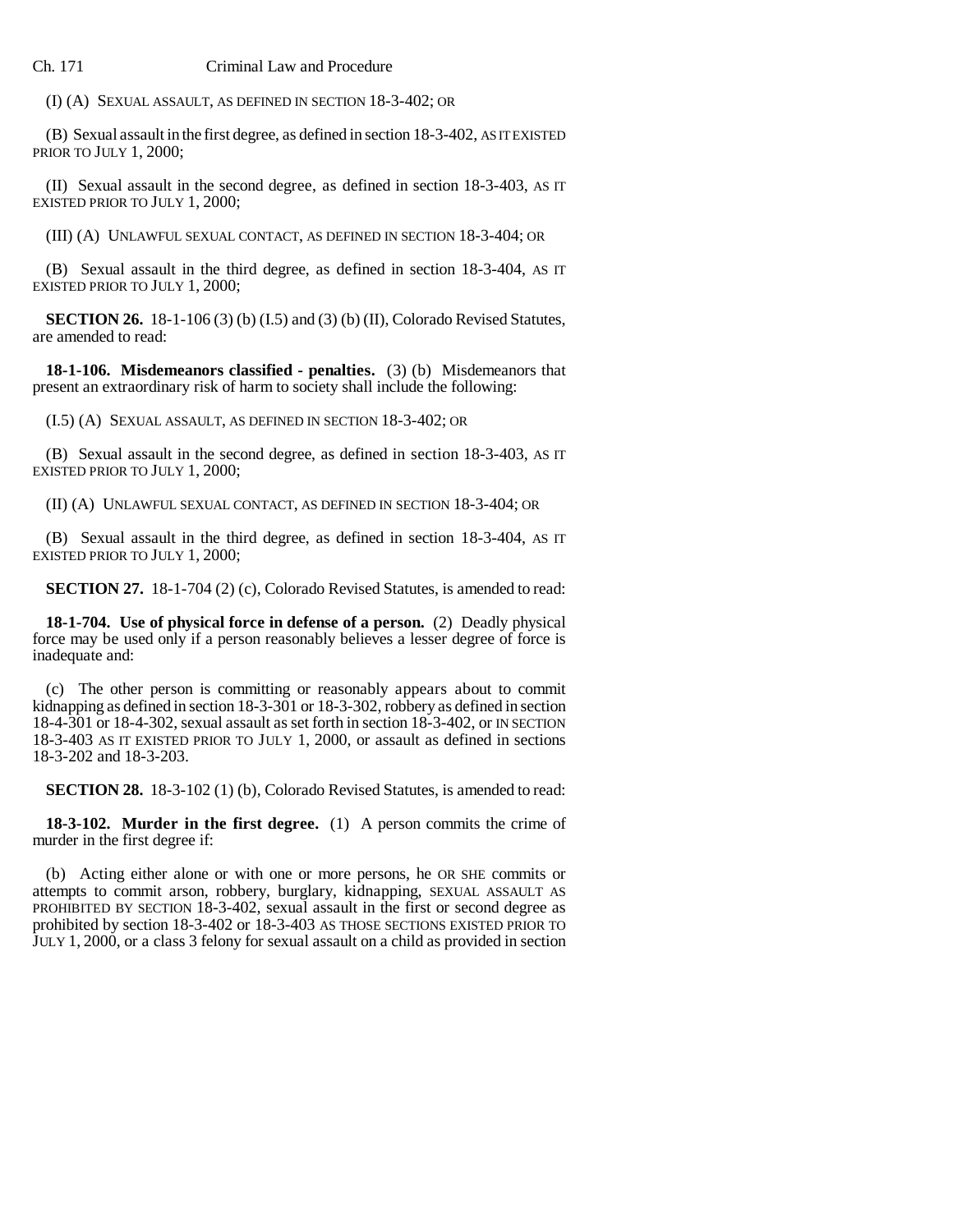18-3-405 (2), or the crime of escape as provided in section 18-8-208, and, in the course of or in furtherance of the crime that he OR SHE is committing or attempting to commit, or of immediate flight therefrom, the death of a person, other than one of the participants, is caused by anyone; or

**SECTION 29.** 18-3-411 (1) and (2), Colorado Revised Statutes, are amended to read:

**18-3-411. Sex offenses against children - unlawful sexual offense defined limitation for commencing proceedings - evidence - statutory privilege.** (1) As used in this section, "unlawful sexual offense" means enticement of a child, as defined DESCRIBED in section 18-3-305, SEXUAL ASSAULT, AS DESCRIBED IN SECTION 18-3-402, WHEN THE VICTIM AT THE TIME OF THE COMMISSION OF THE ACT IS A CHILD LESS THAN FIFTEEN YEARS OF AGE, sexual assault in the first degree, as defined DESCRIBED in section 18-3-402, AS IT EXISTED PRIOR TO JULY 1, 2000, when the victim at the time of the commission of the act is a child less than fifteen years of age; sexual assault in the second degree, as defined DESCRIBED in section 18-3-403 (1) (a), (1) (b), (1) (c), (1) (d), (1) (g), or (1) (h), AS IT EXISTED PRIOR TO JULY 1, 2000, when the victim at the time of the commission of the act is a child less than fifteen years of age, or as defined DESCRIBED in section  $18-3-403$  (1) (e), AS IT EXISTED PRIOR TO JULY 1, 2000, when the victim is less than fifteen years of age and the actor is at least four years older than the victim; UNLAWFUL SEXUAL CONTACT, AS DESCRIBED IN SECTION 18-3-404 (1) (a), (1) (b), (1) (c), (1) (d), (1) (f), or (1) (g), WHEN THE VICTIM AT THE TIME OF THE COMMISSION OF THE ACT IS A CHILD LESS THAN FIFTEEN YEARS OF AGE; sexual assault in the third degree, as defined DESCRIBED in section 18-3-404 (1) (a), (1) (b), (1) (c), (1) (d), (1) (f), or (1) (g), AS IT EXISTED PRIOR TO JULY 1, 2000, when the victim at the time of the commission of the act is a child less than fifteen years of age; sexual assault on a child, as defined DESCRIBED in section 18-3-405; sexual assault on a child by one in a position of trust, as defined DESCRIBED in section 18-3-405.3; aggravated incest, as defined DESCRIBED in section 18-6-302; trafficking in children, as defined DESCRIBED in section 18-6-402; sexual exploitation of a child, as defined DESCRIBED in section 18-6-403; procurement of a child for sexual exploitation, as defined DESCRIBED in section 18-6-404; indecent exposure, as defined DESCRIBED in section 18-7-302, soliciting for child prostitution, as defined DESCRIBED in section 18-7-402; pandering of a child, as defined DESCRIBED in section 18-7-403; procurement of a child, as defined DESCRIBED in section 18-7-403.5; keeping a place of child prostitution, as defined DESCRIBED in section 18-7-404; pimping of a child, as defined DESCRIBED in section 18-7-405; inducement of child prostitution, as defined DESCRIBED in section 18-7-405.5; patronizing a prostituted child, as defined DESCRIBED in section 18-7-406; or criminal attempt, conspiracy, or solicitation to commit any of the acts specified in this subsection  $(1)$ .

(2) No person shall be prosecuted, tried, or punished for an unlawful sexual offense other than the misdemeanor offense OFFENSES specified in section SECTIONS 18-3-402 AND 18-3-404, unless the indictment, information, complaint, or action for the same is found or instituted within ten years after commission of the offense. No person shall be prosecuted, tried, or punished for a misdemeanor offense specified in section 18-3-402 OR 18-3-404, unless the indictment, information, complaint, or action for the same is found or instituted within five years after the commission of the offense. The ten-year statute of limitations shall apply to all offenses specified in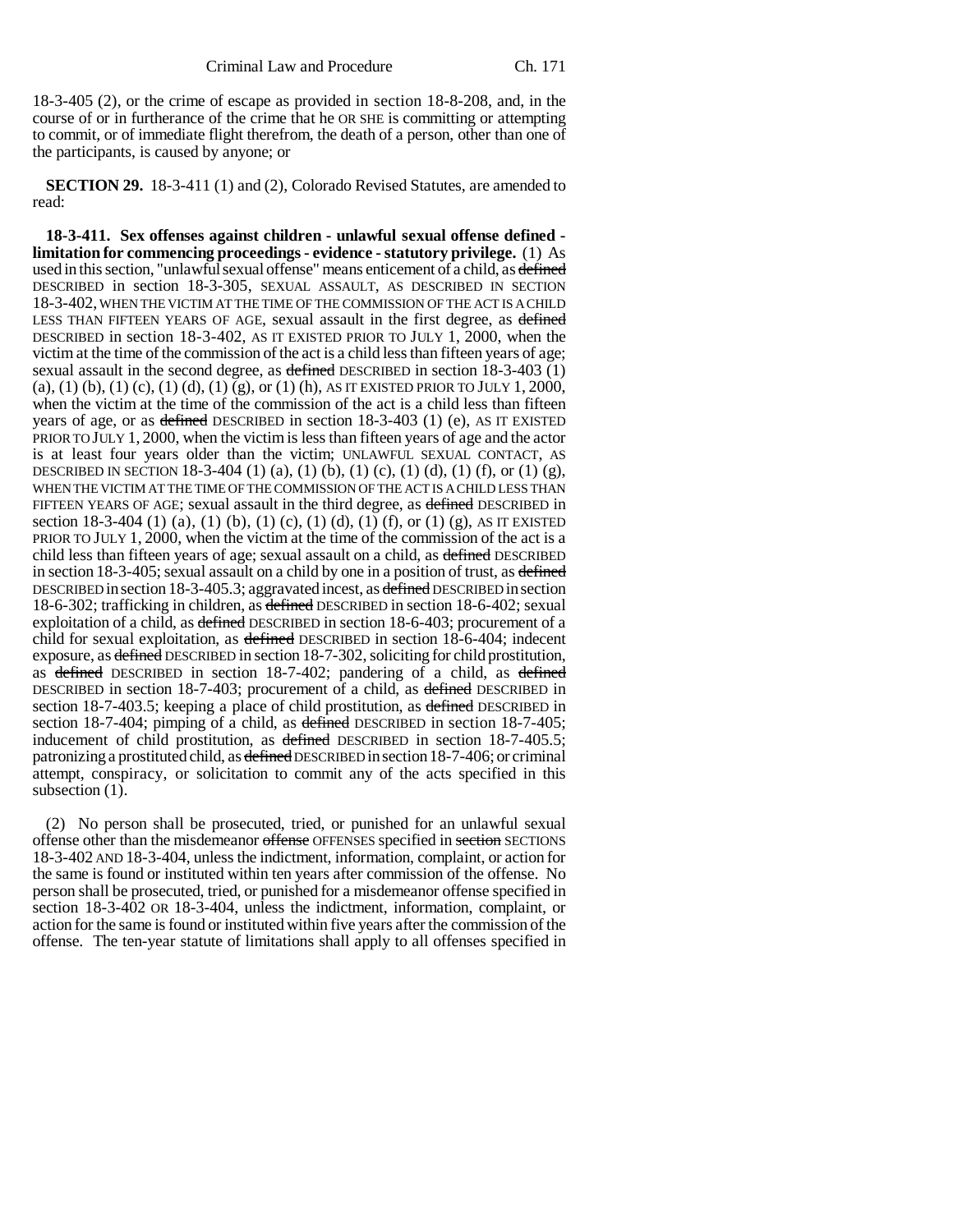subsection (1) of this section which are alleged to have occurred on or after July 1, 1979.

**SECTION 30.** 18-3-412.5 (1) (b) (I), (1) (b) (II), (1) (b) (III), (7) (a) (II), and (7) (a) (III), Colorado Revised Statutes, are amended to read:

**18-3-412.5. Sex offenders - duty to register - penalties.** (1) (b) On and after July 1, 1994, any person who is convicted in the state of Colorado of an offense involving unlawful sexual behavior or for which the factual basis involved an offense involving unlawful sexual behavior as defined in this subsection (1) and any person who has been convicted on and after July 1, 1994, in any other state or jurisdiction of an offense that, if committed in the state of Colorado, would constitute an offense involving unlawful sexual behavior as defined in this subsection (1) or any person who is released from the custody of the department of corrections having completed serving a sentence for an offense involving unlawful sexual behavior or for which the factual basis involved an offense involving unlawful sexual behavior as defined in this subsection (1) shall be required to register in the manner prescribed in subsection (3) of this section. For purposes of this section, "unlawful sexual behavior" means any of the following offenses or criminal attempt, conspiracy, or solicitation to commit any of the following offenses:

(I) (A) SEXUAL ASSAULT, IN VIOLATION OF SECTION 18-3-402; OR

(B) Sexual assault in the first degree, in violation of section 18-3-402, AS IT EXISTED PRIOR TO JULY 1, 2000;

(II) Sexual assault in the second degree, in violation of section 18-3-403, AS IT EXISTED PRIOR TO JULY 1, 2000;

(III) (A) UNLAWFUL SEXUAL CONTACT, IN VIOLATION OF SECTION 18-3-404; OR

(B) Sexual assault in the third degree, in violation of section 18-3-404 AS IT EXISTED PRIOR TO JULY 1, 2000;

 $(7)$  (a) Any person required to register pursuant to subsection  $(1)$  or  $(3.5)$  of this section may petition the district court for an order that discontinues the requirement for such registration as follows:

(II) Except as otherwise provided in subparagraphs (IV) and (V) of this paragraph (a), if the offense that required such person to register constituted or would constitute a class 4, 5, or 6 felony or the class 1 misdemeanor of UNLAWFUL SEXUAL CONTACT, AS DESCRIBED IN SECTION 18-3-404 OR sexual assault in the third degree as described in section 18-3-404, AS IT EXISTED PRIOR TO JULY 1, 2000, after a period of ten years from the date of such person's final release from the jurisdiction of the court for such offense, if such person has not subsequently been convicted of any offense involving unlawful sexual behavior;

(III) Except as otherwise provided in subparagraphs (IV) and (V) of this paragraph (a), if the offense that required such person to register constituted or would constitute a misdemeanor other than the class 1 misdemeanor of UNLAWFUL SEXUAL CONTACT, AS DESCRIBED IN SECTION 18-3-404 OR sexual assault in the third degree as described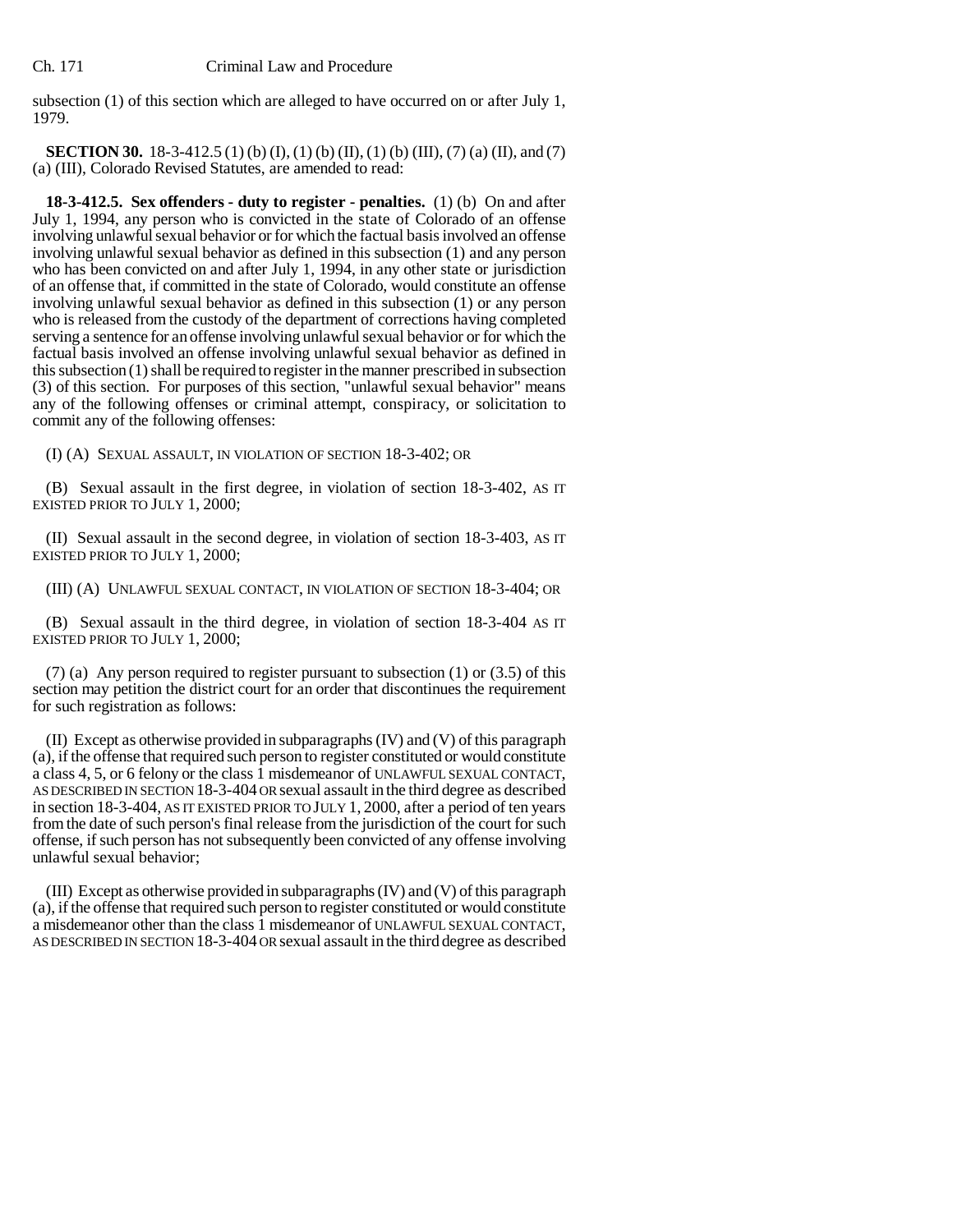in section 18-3-404, AS IT EXISTED PRIOR TO JULY 1, 2000, after a period of five years from the date of such person's final release from the jurisdiction of the court for such offense, if such person has not subsequently been convicted of any offense involving unlawful sexual behavior;

**SECTION 31.** 18-3-414.5 (1) (a) (II) (A), (1) (a) (II) (B), and (1) (a) (II) (C), Colorado Revised Statutes, are amended to read:

**18-3-414.5. Sexually violent predator.** (1) As used in this section, unless the context otherwise requires:

(a) "Sexually violent predator" means an offender:

(II) Who has been convicted on or after July 1, 1999, of one of the following offenses committed on or after July 1, 1997:

(A) SEXUAL ASSAULT, IN VIOLATION OF SECTION 18-3-402 OR sexual assault in the first degree, in violation of section 18-3-402, AS IT EXISTED PRIOR TO JULY 1, 2000;

(B) Sexual assault in the second degree, in violation of section 18-3-403, AS IT EXISTED PRIOR TO JULY 1, 2000;

(C) UNLAWFUL SEXUAL CONTACT, IN VIOLATION OF SECTION 18-3-404(1.5) OR (2) OR sexual assault in the third degree, in violation of section 18-3-404 (1.5) or (2), AS IT EXISTED PRIOR TO JULY 1, 2000;

**SECTION 32.** 18-6.5-103 (7) (a), (7) (b), and (7) (c), Colorado Revised Statutes, are amended to read:

**18-6.5-103. Crimes against at-risk adults and at-risk juveniles classifications.** (7) (a) Any person who commits a crime of SEXUAL ASSAULT, AS SUCH CRIME IS DESCRIBED IN SECTION 18-3-402, sexual assault in the first degree, as such crime is WAS described in section 18-3-402, AS IT EXISTED PRIOR TO  $\bar{J}$ ULY 1, 2000, and the victim is an at-risk adult or an at-risk juvenile commits a class 2 felony.

(b) Any person who commits a crime of sexual assault in the second degree, as such crime is WAS described in section 18-3-403, AS IT EXISTED PRIOR TO JULY 1, 2000, and the victim is an at-risk adult or an at-risk juvenile, commits a class 3 felony.

(c) Any person who commits UNLAWFUL SEXUAL CONTACT, AS SUCH CRIME IS DESCRIBED IN SECTION 18-3-404 OR sexual assault in the third degree, as such crime is WAS described in section 18-3-404, AS IT EXISTED PRIOR TO JULY 1, 2000, and the victim is an at-risk adult or an at-risk juvenile, commits a class 6 felony; except that the person commits a class 3 felony if the person compels the victim to submit by use of such force, intimidation, or threat as specified in section  $\frac{18-3-402(1)(a)}{1}(b)$ or (1) (c), 18-3-402 (4) (a), (4) (b), or (4) (c), or if the actor engages in the conduct described in section 18-3-404 (1) (g) or (1.5).

**SECTION 33.** 19-2-517 (1) (a) (III), Colorado Revised Statutes, is amended to read: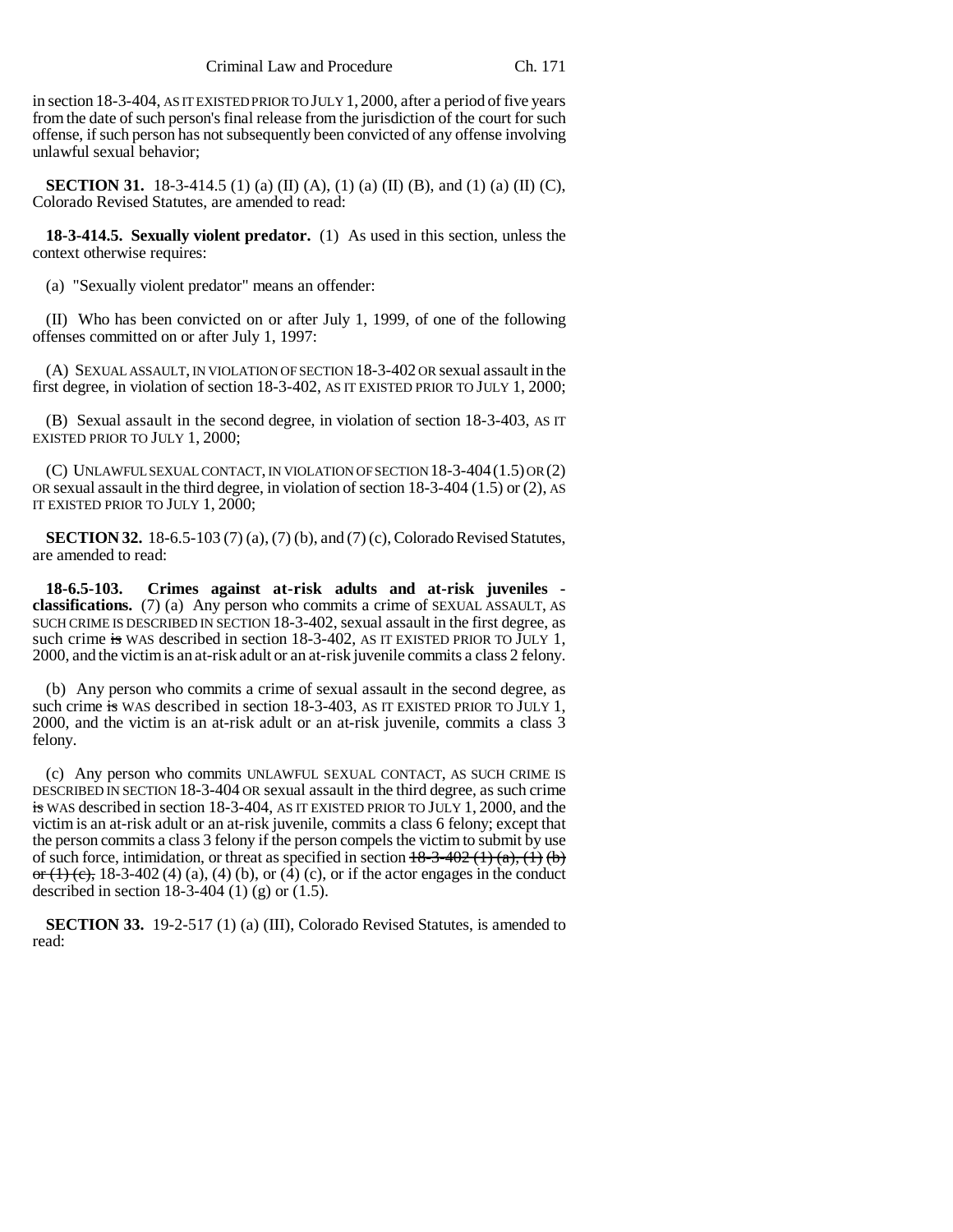**19-2-517. Direct filing - repeal.** (1) (a) A juvenile may be charged by the direct filing of an information in the district court or by indictment only when:

(III) The juvenile has, within the two previous years, been adjudicated a juvenile delinquent for a delinquent act that constitutes a felony, is sixteen years of age or older, and allegedly has committed a crime defined by section 18-1-105, C.R.S., as a class 3 felony, except felonies defined by SECTION 18-3-402 (1) (d), C.R.S., OR section 18-3-403 (1) (e), C.R.S., AS IT EXISTED PRIOR TO JULY 1, 2000; or

**SECTION 34.** 24-4.1-302 (1) (n), (1) (o), and (1) (p), Colorado Revised Statutes, are amended to read:

**24-4.1-302. Definitions.** As used in this part 3, and for no other purpose, including the expansion of the rights of any defendant:

(1) "Crime" means any of the following offenses as defined by the statutes of the state of Colorado, whether committed by an adult or a juvenile:

(n) (I) SEXUAL ASSAULT, IN VIOLATION OF SECTION 18-3-402, C.R.S., OR

(II) Sexual assault in the first degree, in violation of section 18-3-402, C.R.S., AS IT EXISTED PRIOR TO JULY 1, 2000;

(o) Sexual assault in the second degree, in violation of section 18-3-403, C.R.S., AS IT EXISTED PRIOR TO JULY 1, 2000;

(p) (I) UNLAWFUL SEXUAL CONTACT, IN VIOLATION OF SECTION 18-3-404,C.R.S., OR

(II) Sexual assault in the third degree, in violation of section 18-3-404, C.R.S., AS IT EXISTED PRIOR TO JULY 1, 2000;

**SECTION 35.** 24-4.2-104 (1) (a) (II) (B), Colorado Revised Statutes, is amended to read:

**24-4.2-104. Surcharges levied on criminal actions and traffic offenses.**  $(1)$  (a) (II) (B) The surcharge in sub-subparagraph (A) of this subparagraph (II) shall apply to charges brought pursuant to the following sections: 18-3-305, 18-3-402, 18-3-403, AS IT EXISTED PRIOR TO JULY 1, 2000, 18-3-404, 18-3-405, 18-3-405.3, 18-3-405.5, 18-6-301, 18-6-302, 18-6-402, 18-6-403, 18-6-404, 18-7-302, 18-7-402, 18-7-405, 18-7-405.5, and 18-7-406, C.R.S., or any attempt to commit any of these crimes.

**SECTION 36.** 24-72-304 (4) (b) (I) (A), (4) (b) (I) (B), and (4) (b) (I) (C), Colorado Revised Statutes, are amended to read:

**24-72-304. Inspection of criminal justice records**. (4) (b) (I) A criminal justice agency or custodian of criminal justice records shall make the notation "SEXUAL ASSAULT" on any record of official action and on the file containing such record when the official action is related to the commission or the alleged commission of any of the following offenses: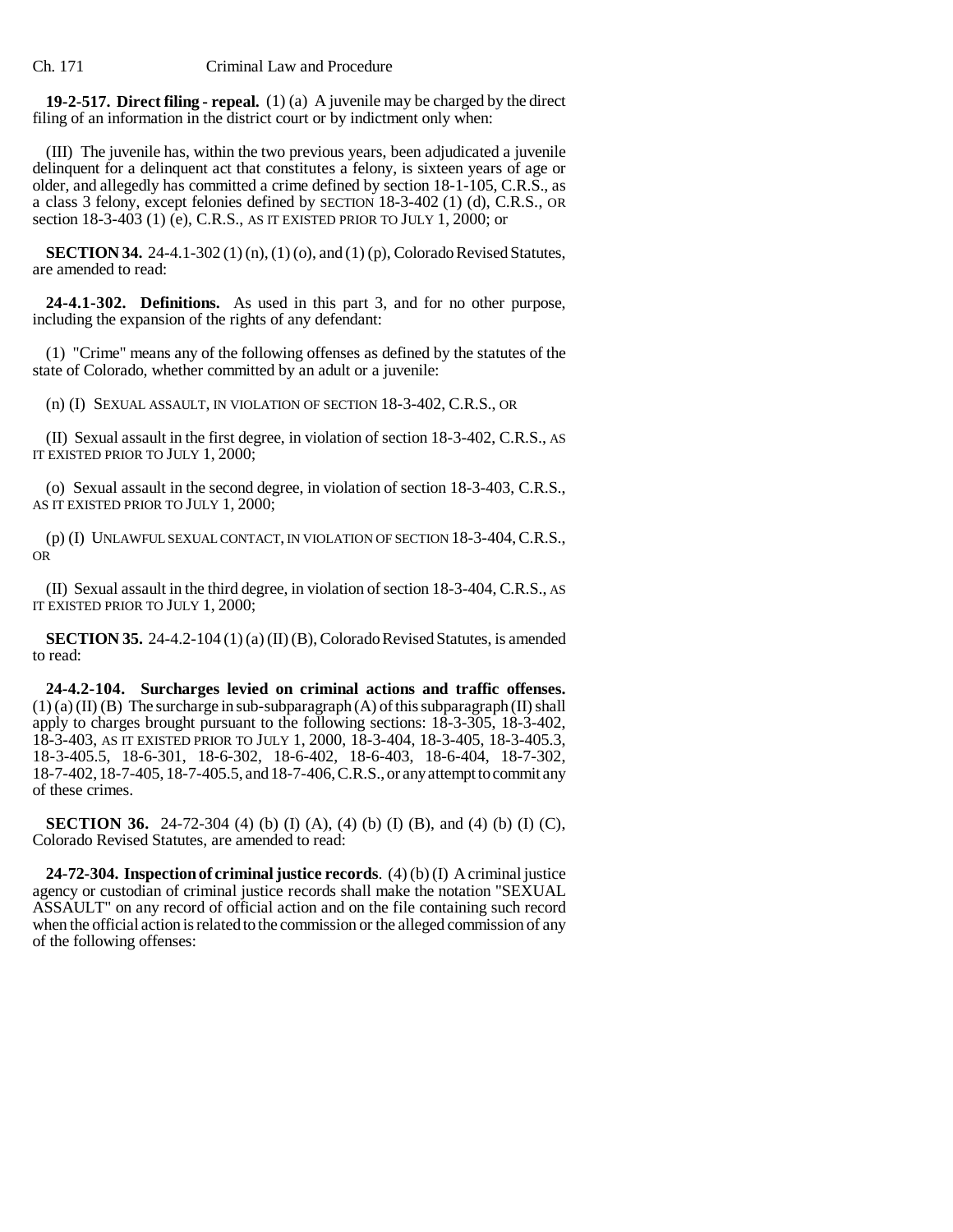(A) SEXUAL ASSAULT UNDER SECTION 18-3-402, C.R.S., OR sexual assault in the first degree under section 18-3-402, C.R.S., AS IT EXISTED PRIOR TO JULY 1, 2000;

(B) Sexual assault in the second degree under section 18-3-403, C.R.S., AS IT EXISTED PRIOR TO JULY 1, 2000;

(C) UNLAWFUL SEXUAL CONTACT UNDER SECTION 18-3-404, C.R.S., OR sexual assault in the third degree under section 18-3-404, C.R.S., AS IT EXISTED PRIOR TO JULY 1, 2000;

**SECTION 37.** 25-1-124 (2) (d), Colorado Revised Statutes, is amended to read:

**25-1-124. Health care facilities - consumer information - reporting - release.** (2) (d) Any occurrence involving physical, sexual, or verbal abuse of a patient or resident, as described in section 18-3-202, 18-3-203, 18-3-204, 18-3-206, 18-3-402, 18-3-403, AS IT EXISTED PRIOR TO JULY 1, 2000, 18-3-404, or 18-3-405, C.R.S., by another patient or resident, an employee of the facility, or a visitor to the facility;

**SECTION 38.** 18-18-206 (2), Colorado Revised Statutes, is amended BY THE ADDITION OF A NEW PARAGRAPH to read:

**18-18-206. Schedule IV.** (2) Unless specifically excepted by Colorado or federal law or Colorado or federal regulation or more specifically included in another schedule, the following controlled substances are listed in schedule IV:

(f) ZALEPLON.

**SECTION 39.** The introductory portion to 18-9-106 (1) and 18-9-106 (1) (b), Colorado Revised Statutes, are amended as follows:

**18-9-106. Disorderly conduct.** (1) A person commits disorderly conduct if he OR SHE intentionally, knowingly, or recklessly:

(b) Abuses or threatens a person in a public place in an obviously offensive manner; or

**SECTION 40.** 18-18-407 (2) (a), Colorado Revised Statutes, is amended to read:

**18-18-407. Special offender.** (2) (a) A defendant shall be a special offender if the defendant is convicted of selling, distributing, or possessing with intent to distribute any controlled substance in violation of section 18-18-405 to any person either within or upon the grounds of any public or private elementary, middle, junior high, or high school, vocational school, or public housing development, or within one thousand feet of the perimeter of any such school or public housing development grounds on any street, alley, parkway, sidewalk, public park, playground, or other area or premises which THAT is accessible to the public, or within any private dwelling which THAT is accessible to the public for the purpose of the sale, distribution, use, or exchange of controlled substances in violation of this article, or in any school bus as defined in section 42-1-102 (88), C.R.S., while such school bus is engaged in the transportation of persons who are students at any public or private elementary, middle, junior high, or high school. The court is required in addition to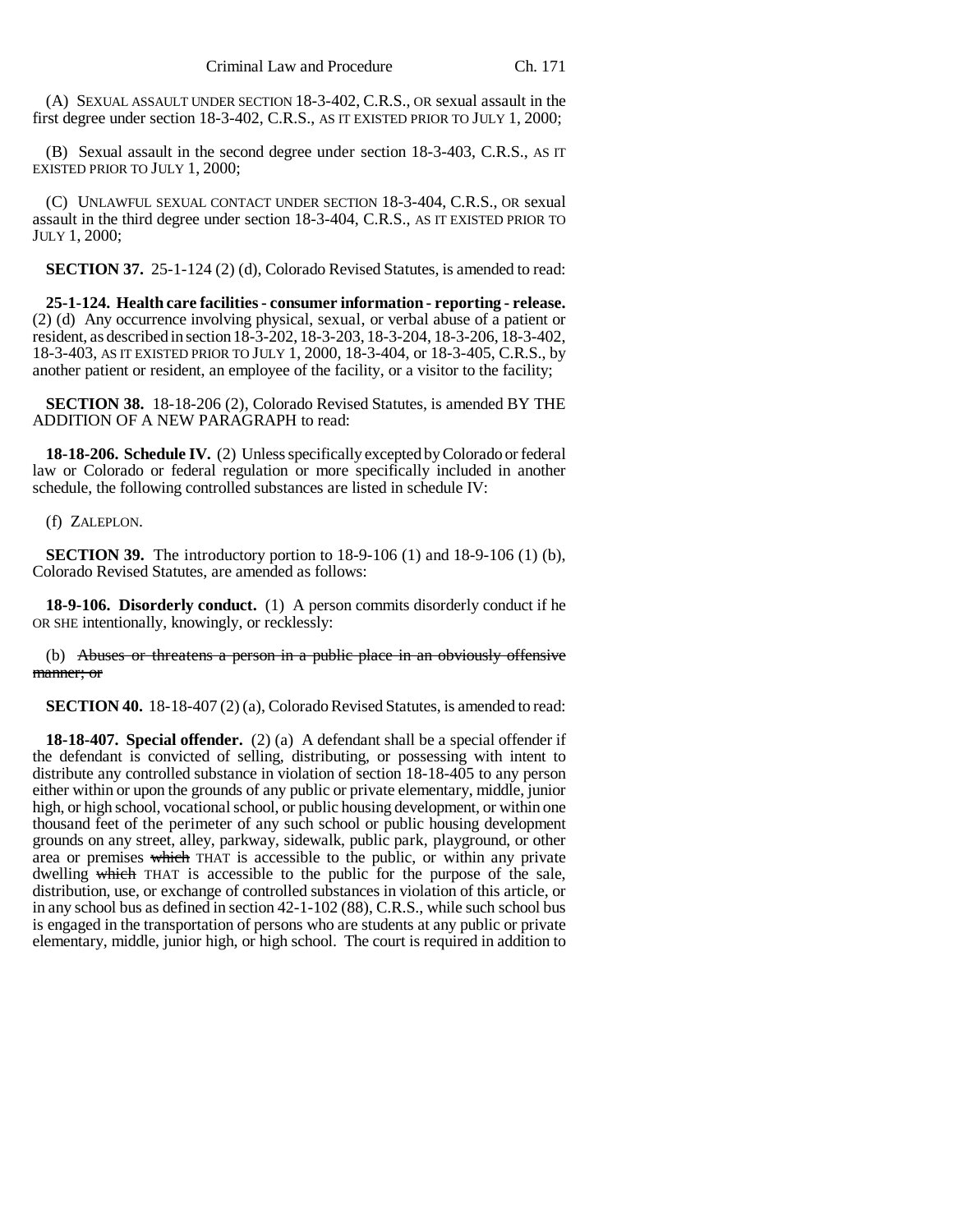imposing any THE sentence to imprisonment REQUIRED BY SUBSECTION (1) OF THIS SECTION, to fine the defendant without suspension at least twice the minimum fine provided for in section 18-1-105 (1) (a)  $(III)$  if the defendant's offense is a felony or in section 18-1-106 (1) if the defendant's offense is a misdemeanor.

**SECTION 41.** The introductory portion to 18-8-404 (1), Colorado Revised Statutes, is amended to read:

**18-8-404. First degree official misconduct.** (1) A public servant commits first degree official misconduct if, with intent to obtain a benefit for himself THE PUBLIC SERVANT OR ANOTHER or maliciously to cause harm to another, he OR SHE knowingly:

**SECTION 42.** 18-18-407 (1) (d), Colorado Revised Statutes, is amended to read:

**18-18-407. Special offender.** (1) Upon a felony conviction under this part 4, the presence of any one or more of the following extraordinary aggravating circumstances designating the defendant a special offender shall require the court to sentence the defendant to a term of at least the minimum term of years within the presumptive range for a class 2 felony but not more than twice the maximum term of years within the presumptive range for a class 2 felony:

(d) The defendant unlawfully introduced, distributed, or imported into the state of Colorado any schedule I or II controlled substance (contained in part 2 of this article); or, with the intent to promote or facilitate the introduction, distribution, or importation of any schedule I or II controlled substance (contained in part 2 of this article) into the state of Colorado, the defendant aided, abetted, or advised another person to introduce, distribute, or import any schedule I or II controlled substance (contained in part 2 of this article) into the state of Colorado;

**SECTION 43.** 18-8-204 (2) (b), Colorado Revised Statutes, is amended to read:

**18-8-204. Introducing contraband in the second degree.** (2) "Contraband" as used in this section means any of the following, but does not include any article or thing referred to in section 18-8-203:

(b) Any tool or instrument which THAT could be used to cut FENCE OR WIRE, dig, pry, or file;

**SECTION 44.** 42-4-1601 (4) (b), Colorado Revised Statutes, is amended to read:

**42-4-1601. Accidents involving death or personal injuries - duties.** (4) As used in this section and sections 42-4-1603 and 42-4-1606:

(b) "Serious bodily injury" means injury which THAT involves, EITHER AT THE TIME OF THE ACTUAL INJURY OR AT A LATER TIME, a substantial risk of death, a substantial risk of serious permanent disfigurement, or a substantial risk of protracted loss or impairment of the function of any part or organ of the body, OR BREAKS, FRACTURES, OR BURNS OF THE SECOND OR THIRD DEGREE.

**SECTION 45.** 18-12-105.5, Colorado Revised Statutes, is amended to read: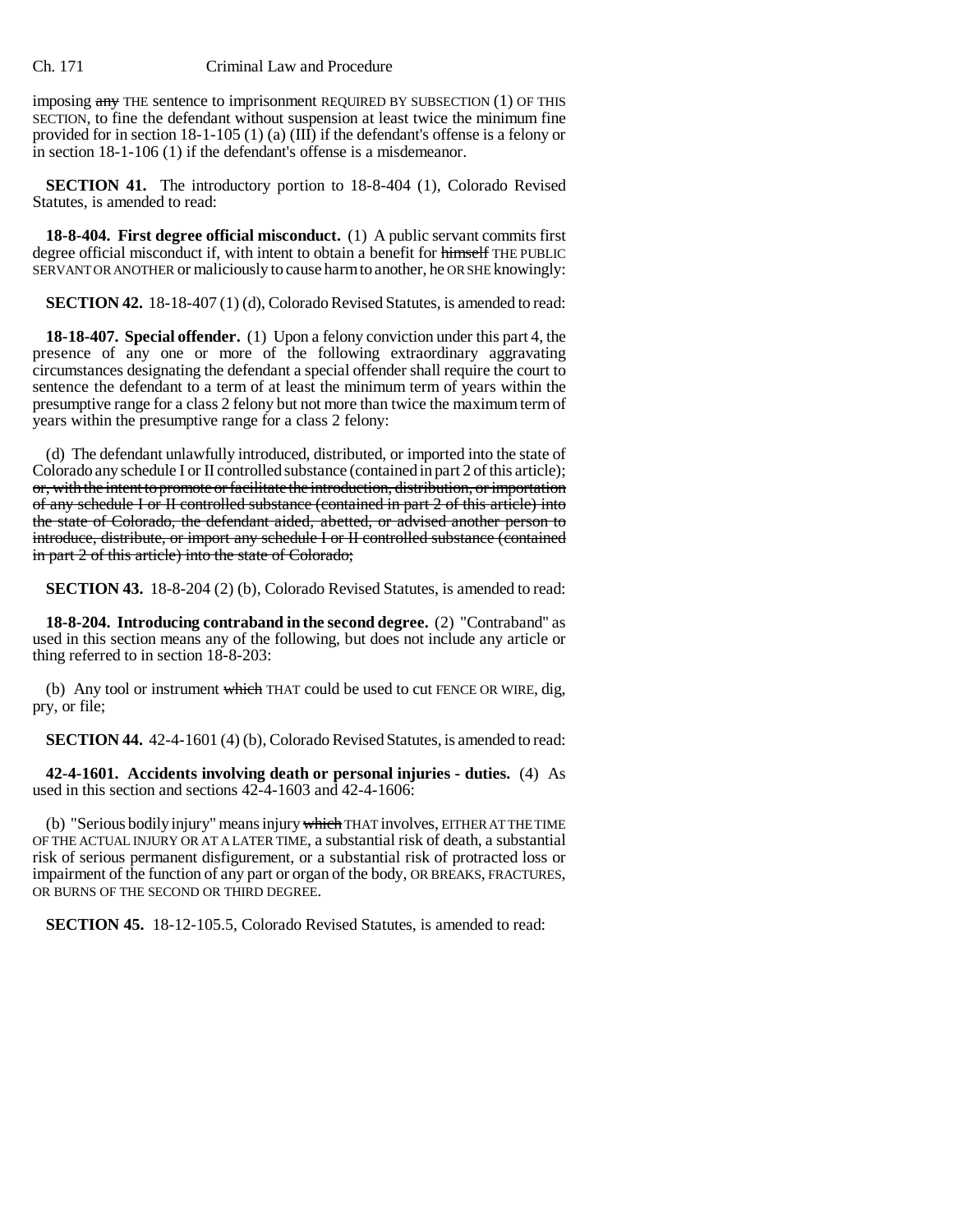**18-12-105.5. Unlawfully carrying a weapon - unlawful possession of weapons - school, college, or university grounds.** (1) A person commits a class 2 misdemeanor 6 FELONY if such person knowingly and unlawfully and without legal authority carries, brings, or has in such person's possession a deadly weapon as defined in section 18-1-901 (3) (e) in or on the real estate and all improvements erected thereon of any public or private elementary, middle, junior high,  $\sigma$ r high, OR VOCATIONAL school or any public or private college, university, or seminary, except for the purpose of presenting an authorized public demonstration or exhibition pursuant to instruction in conjunction with an organized school or class, for the purpose of carrying out the necessary duties and functions of an employee of an educational institution which THAT require the use of a deadly weapon, or for the purpose of participation in an authorized extracurricular activity or on an athletic team.

(2) Notwithstanding the provisions of section 18-1-106, upon a conviction for a violation of this section either within or upon the grounds of any public or private elementary, middle, junior high, or high school or vocational school, the defendant shall be a special offender and the court, if it determines that incarceration is appropriate, shall be required to sentence the defendant to a term that is greater than the twelve-month maximum sentence specified for the class 2 misdemeanor but not more than twice the twelve-month maximum term specified for the class 2 misdemeanor. In addition to such term of imprisonment, the court shall fine the defendant without suspension at least the maximum fine of one thousand dollars specified for the class 2 misdemeanor but not more than ten times the one thousand dollar maximum fine specified for the class 2 misdemeanor.

**SECTION 46.** 42-2-206 (1) (a) and the introductory portion to 42-2-206 (1) (b) (I), Colorado Revised Statutes, are amended, and the said 42-2-206 (1) (b) (I) is further amended BY THE ADDITION OF A NEW SUB-SUBPARAGRAPH, to read:

**42-2-206. Driving after revocation prohibited.** (1) (a) It is unlawful for any person to operate any motor vehicle in this state while the revocation of the department prohibiting the operation remains in effect. Any person found to be an habitual offender, who is thereafter convicted of operating OPERATES a motor vehicle in this state while the revocation of the department prohibiting such operation is in effect, commits a class 1 misdemeanor and shall be punished as provided in section 18-1-106, C.R.S.

(b) (I) A person commits the crime of aggravated driving with a revoked license if he or she is found to be an habitual offender and thereafter convicted of operating OPERATES a motor vehicle in this state while the revocation of the department prohibiting such operation is in effect and, as a result PART of the same criminal episode, is also convicted of COMMITS any of the following offenses:

(F) VEHICULAR ELUDING, AS DESCRIBED IN SECTION 18-9-116.5, C.R.S.

**SECTION 47.** 16-5-401 (6) and (8) (a) (I), Colorado Revised Statutes, are amended to read:

**16-5-401. Limitation for commencing criminal proceedings.** (6) The period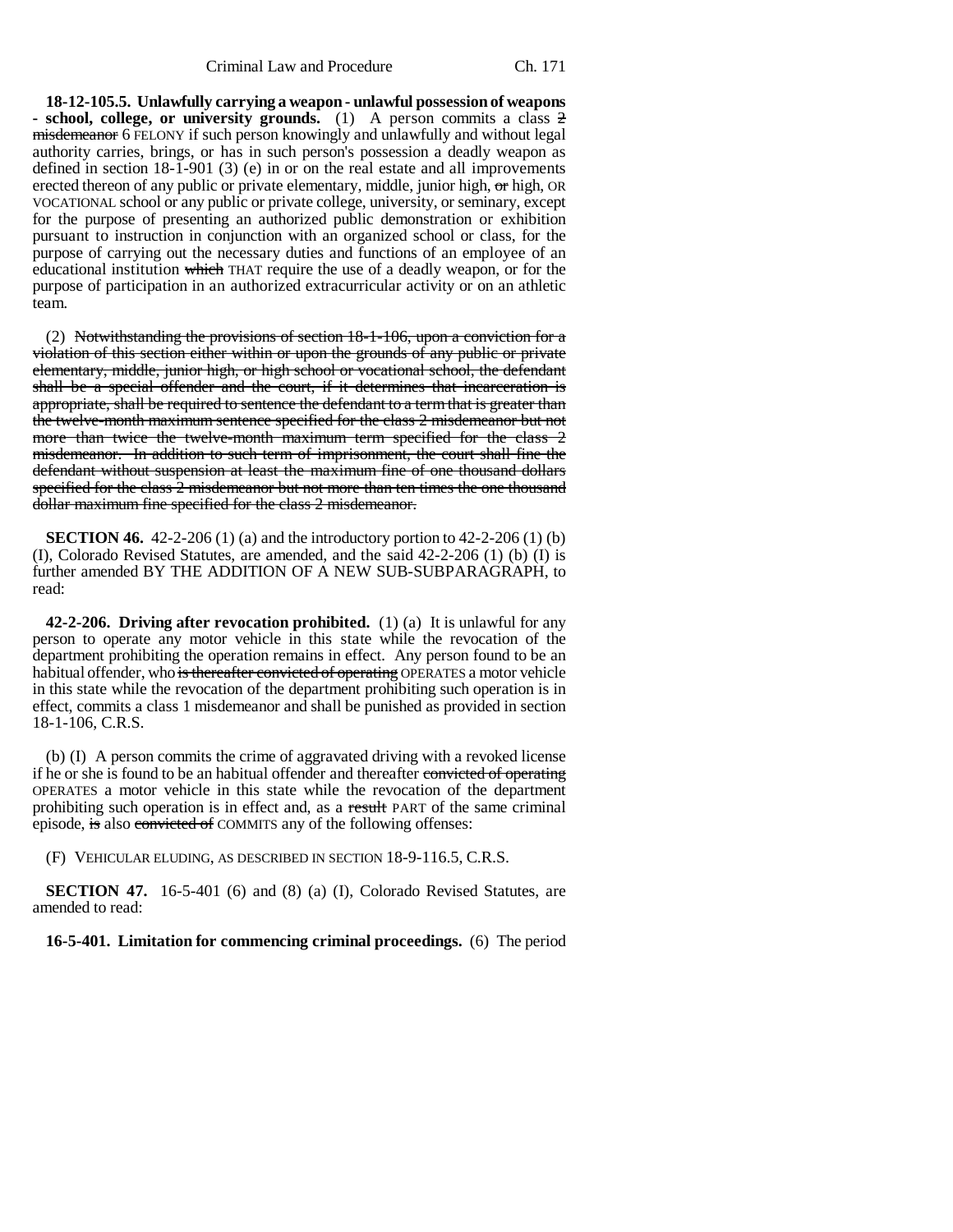of time during which a person may be prosecuted shall be extended for an additional seven years as to any offense charged under section 18-3-402, C.R.S., or SECTION 18-3-403, C.R.S., AS IT EXISTED PRIOR TO JULY 1, 2000, when the victim at the time of the commission of the act is a child under fifteen years of age, or under section 18-3-405, 18-3-405.3, 18-6-302, 18-6-402, 18-6-403, 18-6-404, 18-7-402, 18-7-403, 18-7-403.5, 18-7-404, 18-7-405, 18-7-405.5, or 18-7-406, C.R.S., or charged as criminal attempt, conspiracy, or solicitation to commit any of the acts specified in any of said sections.

(8) (a) Notwithstanding the provisions of paragraph (a) of subsection (1) of this section, the period of time during which a person may be prosecuted shall be ten years after the commission of the offense as to any offense:

(I) Charged under section 18-3-402, 18-3-403, AS IT EXISTED PRIOR TO JULY 1, 2000, 18-3-405, 18-3-405.3, 18-6-302, 18-6-402, 18-6-403, 18-6-404, 18-7-402, 18-7-403, 18-7-403.5, 18-7-404, 18-7-405, 18-7-405.5, or 18-7-406, C.R.S.;

**SECTION 48.** 18-3-305 (1), Colorado Revised Statutes, is amended to read:

**18-3-305. Enticement of a child.** (1) A person commits the crime of enticement of a child if he OR SHE invites or persuades, or attempts to invite or persuade, a child under the age of fifteen years to enter any vehicle, building, room, or secluded place with the intent to commit sexual assault in any degree OR UNLAWFUL SEXUAL CONTACT upon said child. It is not necessary to a prosecution for attempt under this subsection (1) that the child have perceived the defendant's act of enticement.

**SECTION 49.** 18-3-412 (1), Colorado Revised Statutes, is amended to read:

**18-3-412. Habitual sex offenders against children - indictment or information - verdict of the jury.** (1) For the purpose of this section, "unlawful sexual offense" means SEXUAL ASSAULT, AS DESCRIBED IN SECTION 18-3-402, WHEN THE VICTIM AT THE TIME OF THE COMMISSION OF THE ACT IS A CHILD LESS THAN FIFTEEN YEARS OF AGE, sexual assault in the first degree, as defined DESCRIBED in section 18-3-402, AS IT EXISTED PRIOR TO JULY 1, 2000, when the victim at the time of the commission of the act is a child less than fifteen years of age; sexual assault in the second degree, as defined DESCRIBED in section 18-3-403 (1) (a), (1) (b), (1) (c), (1) (d), (1) (g), or (1) (h), AS IT EXISTED PRIOR TO JULY 1, 2000, when the victim at the time of the commission of the act is a child less than fifteen years of age, or as defined DESCRIBED in section 18-3-403 (1) (e), AS IT EXISTED PRIOR TO JULY 1, 2000, when the victim is less than fifteen years of age and the actor is at least four years older than the victim; UNLAWFUL SEXUAL CONTACT, AS DESCRIBED IN SECTION 18-3-404(1)  $(a)$ ,  $(1)$   $(b)$ ,  $(1)$   $(c)$ ,  $(1)$   $(d)$ ,  $(1)$   $(f)$ ,  $OR$   $(1)$   $(g)$ , WHEN THE VICTIM AT THE TIME OF THE COMMISSION OF THE ACT IS A CHILD LESS THAN FIFTEEN YEARS OF AGE; sexual assault in the third degree, as defined DESCRIBED in section  $18-3-404$  (1) (a), (1) (b), (1) (c),  $(1)$  (d),  $(1)$  (f), or  $(1)$  (g), AS IT EXISTED PRIOR TO JULY 1, 2000, when the victim at the time of the commission of the act is a child less than fifteen years of age; sexual assault on a child, as defined DESCRIBED in section 18-3-405; sexual assault on a child by one in a position of trust, as defined DESCRIBED in section 18-3-405.3; aggravated incest, as defined DESCRIBED in section 18-6-302; trafficking in children, as defined DESCRIBED in section 18-6-402; sexual exploitation of a child, as defined DESCRIBED in section 18-6-403; procurement of a child for sexual exploitation, as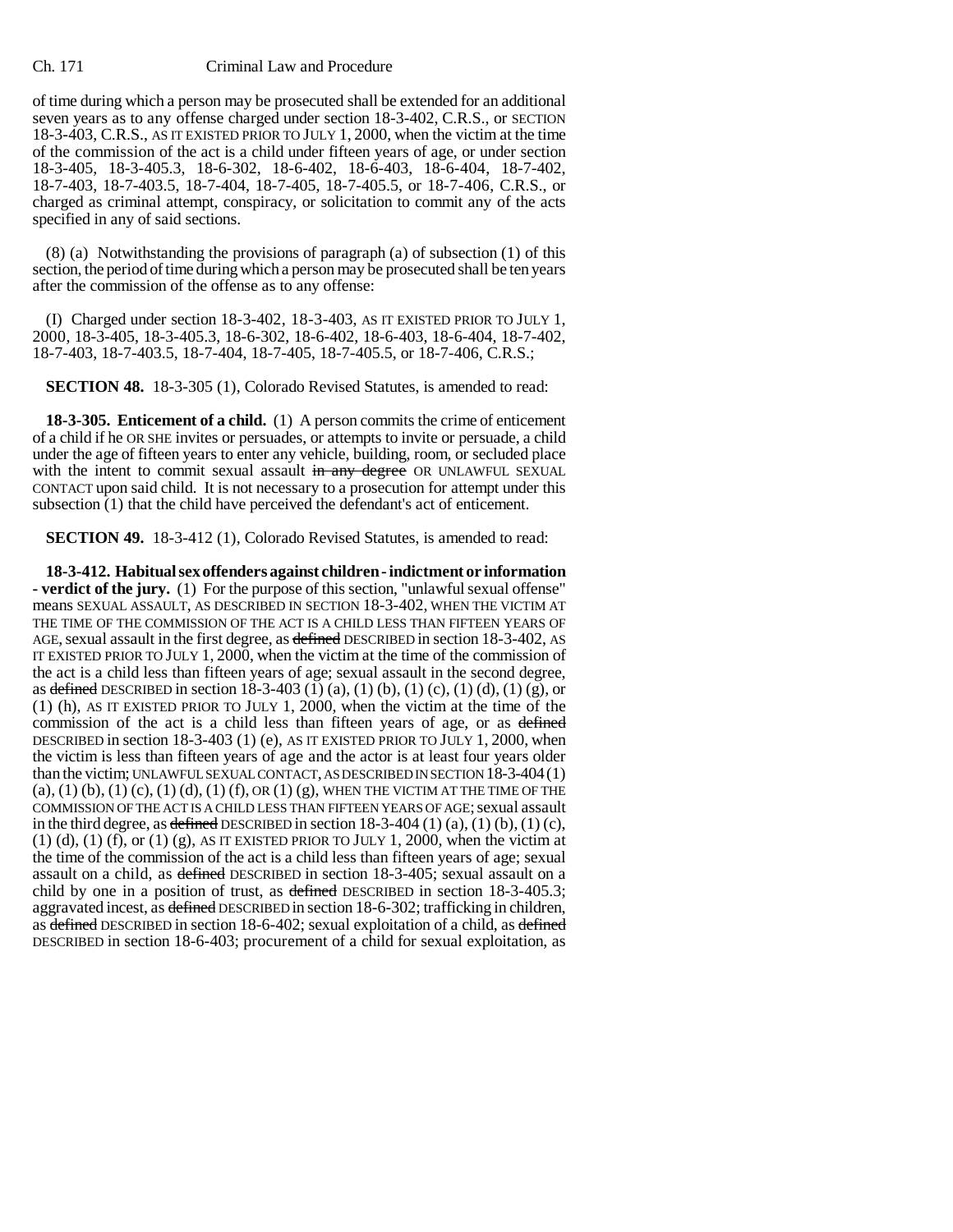Criminal Law and Procedure Ch. 171

defined DESCRIBED in section 18-6-404; soliciting for child prostitution, as defined DESCRIBED in section 18-7-402; pandering of a child, as defined DESCRIBED in section 18-7-403; procurement of a child, as defined DESCRIBED in section 18-7-403.5; keeping a place of child prostitution, as defined DESCRIBED in section 18-7-404; pimping of a child, as defined DESCRIBED in section 18-7-405; inducement of child prostitution, as defined DESCRIBED in section 18-7-405.5; patronizing a prostituted child, as defined DESCRIBED in section 18-7-406; or criminal attempt, conspiracy, or solicitation to commit any of the acts specified in this subsection  $(1)$ .

**SECTION 50.** Part 1 of article 1 of title 17, Colorado Revised Statutes, is amended BY THE ADDITION OF A NEW SECTION to read:

**17-1-132. Appropriation to comply with section 2-2-703 - HB 00-1107.** (1) PURSUANT TO SECTION 2-2-703, C.R.S., THE FOLLOWING STATUTORY APPROPRIATIONS, OR SO MUCH THEREOF AS MAY BE NECESSARY, ARE MADE IN ORDER TO IMPLEMENT H.B. 00-1107, ENACTED AT THE SECOND REGULAR SESSION OF THE SIXTY-SECOND GENERAL ASSEMBLY:

(a) FOR THE FISCAL YEAR BEGINNING JULY 1, 2000, IN ADDITION TO ANY OTHER APPROPRIATION, THERE IS HEREBY APPROPRIATED FROM THE CAPITAL CONSTRUCTION FUND CREATED IN SECTION 24-75-302, C.R.S., TO THE CORRECTIONS EXPANSION RESERVE FUND CREATED IN SECTION 17-1-116, THE SUM OF EIGHT HUNDRED TWELVE THOUSAND SEVEN HUNDRED SIXTY-FOUR DOLLARS (\$812,764).

(b) (I) FOR THE FISCAL YEAR BEGINNING JULY 1, 2001, IN ADDITION TO ANY OTHER APPROPRIATION, THERE IS HEREBY APPROPRIATED, FROM THE CAPITAL CONSTRUCTION FUND CREATED IN SECTION 24-75-302, C.R.S., TO THE CORRECTIONS EXPANSION RESERVE FUND CREATED IN SECTION 17-1-116, THE SUM OF THREE HUNDRED TWENTY-SIX THOUSAND THIRTY-TWO DOLLARS (\$326,032).

(II) FOR THE FISCAL YEAR BEGINNING JULY 1, 2001, IN ADDITION TO ANY OTHER APPROPRIATION, THERE IS HEREBY APPROPRIATED TO THE DEPARTMENT OF CORRECTIONS, OUT OF ANY MONEYS IN THE GENERAL FUND NOT OTHERWISE APPROPRIATED, THE SUM OF THREE HUNDRED SIX THOUSAND NINE HUNDRED EIGHTY-FIVE DOLLARS (\$306,985).

(c) (I) FOR THE FISCAL YEAR BEGINNING JULY 1, 2002, IN ADDITION TO ANY OTHER APPROPRIATION, THERE IS HEREBY APPROPRIATED, FROM THE CAPITAL CONSTRUCTION FUND CREATED IN SECTION 24-75-302, C.R.S., TO THE CORRECTIONS EXPANSION RESERVE FUND CREATED IN SECTION 17-1-116, THE SUM OF FIFTY THOUSAND THREE HUNDRED SIXTY-FOUR DOLLARS (\$50,364).

(II) FOR THE FISCAL YEAR BEGINNING JULY 1, 2002, IN ADDITION TO ANY OTHER APPROPRIATION, THERE IS HEREBY APPROPRIATED TO THE DEPARTMENT OF CORRECTIONS, OUT OF ANY MONEYS IN THE GENERAL FUND NOT OTHERWISE APPROPRIATED, THE SUM OF FOUR HUNDRED THIRTY THOUSAND ONE HUNDRED TWENTY-EIGHT DOLLARS (\$430,128).

(d) FOR THE FISCAL YEAR BEGINNING JULY 1, 2003, IN ADDITION TO ANY OTHER APPROPRIATION, THERE IS HEREBY APPROPRIATED TO THE DEPARTMENT OF CORRECTIONS, OUT OF ANY MONEYS IN THE GENERAL FUND NOT OTHERWISE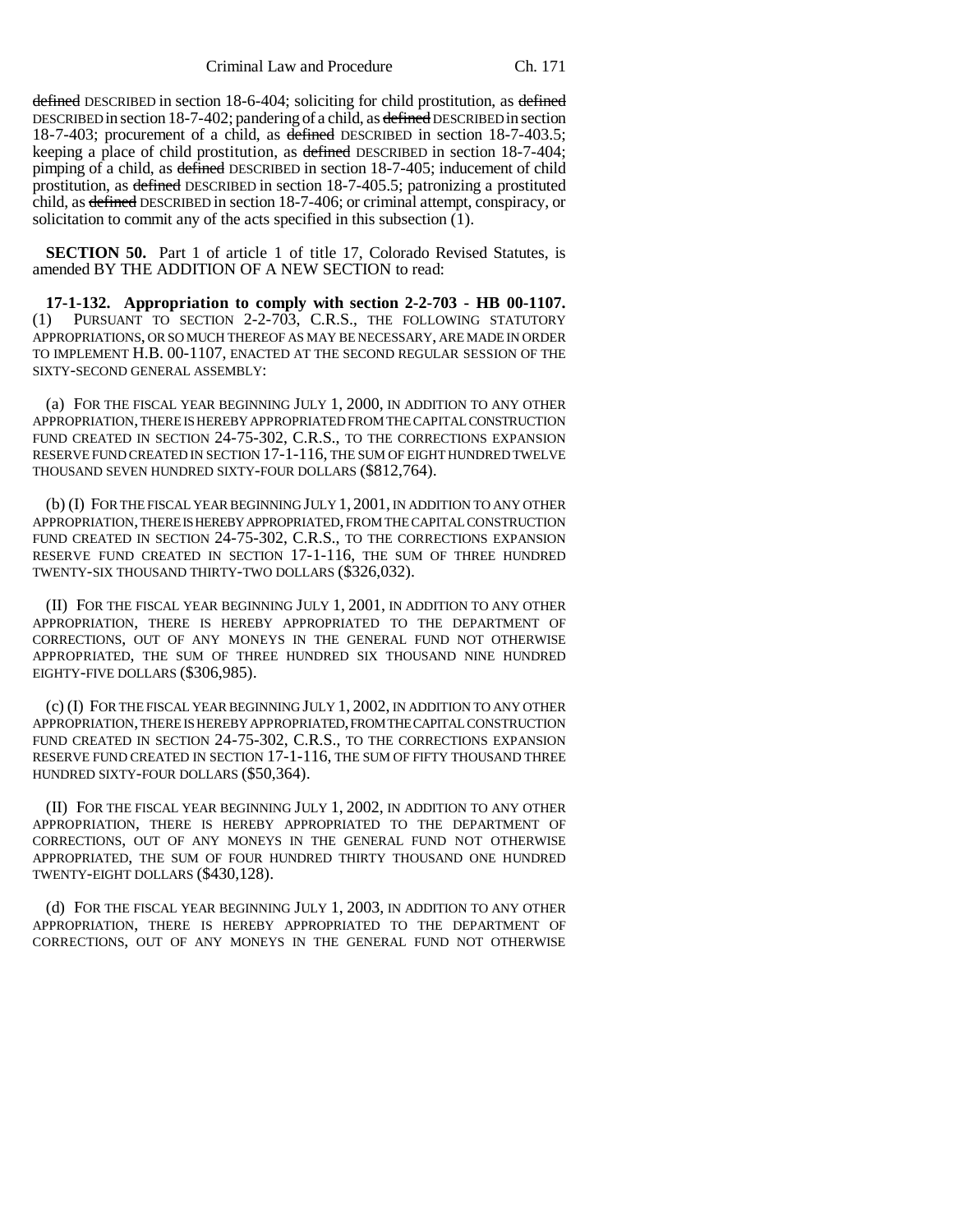APPROPRIATED, THE SUM OF FOUR HUNDRED FORTY-NINE THOUSAND ONE HUNDRED FIFTY-ONE DOLLARS (\$449,151).

(e) FOR THE FISCAL YEAR BEGINNING JULY 1, 2004, IN ADDITION TO ANY OTHER APPROPRIATION, THERE IS HEREBY APPROPRIATED TO THE DEPARTMENT OF CORRECTIONS, OUT OF ANY MONEYS IN THE GENERAL FUND NOT OTHERWISE APPROPRIATED, THE SUM OF FOUR HUNDRED FORTY-NINE THOUSAND ONE HUNDRED FIFTY-ONE DOLLARS (\$449,151).

**SECTION 51.** The introductory portion to 24-75-302 (2) and 24-75-302 (2) (m),  $(2)$  (n), and  $(2)$  (o) are amended to read:

**24-75-302. Capital construction fund - capital assessment fees - calculation.** (2) As of July 1, 1988, and July 1 of each year thereafter through July 1, 2002, a sum as specified in this subsection (2) shall accrue to the capital construction fund. The state treasurer and the controller shall transfer such sum out of the general fund and into the capital construction fund as moneys become available in the general fund during the fiscal year beginning on said July 1. Transfers between funds pursuant to this subsection (2) shall not be deemed to be appropriations subject to the limitations of section 24-75-201.1. The amount which shall accrue pursuant to this subsection (2) shall be as follows:

(m) On July 1, 2000, one hundred million dollars, plus one hundred eighty-four thousand ninety dollars pursuant to H.B. 97-1186; plus four hundred seventy-eight thousand six hundred thirty-four dollars pursuant to H.B. 97-1077, enacted at the first regular session of the sixty-first general assembly; plus twelve thousand two hundred seventeen dollars pursuant to S.B. 98-021, enacted at the second regular session of the sixty-first general assembly; plus seventy-one thousand two hundred seven dollars pursuant to H.B. 98-1160, enacted at the second regular session of the sixty-first general assembly; PLUS EIGHT HUNDRED TWELVE THOUSAND SEVEN HUNDRED SIXTY-FOUR DOLLARS PURSUANT TO H.B. 00-1107, ENACTED AT THE SECOND REGULAR SESSION OF THE SIXTY-SECOND GENERAL ASSEMBLY;

(n) On July 1, 2001, one hundred million dollars, plus one hundred fifty-four thousand six hundred thirty-six dollars pursuant to H.B. 97-1186; plus nine hundred five thousand seven hundred twenty-three dollars pursuant to H.B. 97-1077, enacted at the first regular session of the sixty-first general assembly; plus nine thousand eight hundred ninety dollars pursuant to S.B. 98-021, enacted at the second regular session of the sixty-first general assembly; plus three hundred forty-nine thousand fifty-five dollars pursuant to H.B. 98-1160, enacted at the second regular session of the sixty-first general assembly; PLUS THREE HUNDRED TWENTY-SIX THOUSAND THIRTY-TWO DOLLARS PURSUANT TO H.B. 00-1107, ENACTED AT THE SECOND REGULAR SESSION OF THE SIXTY-SECOND GENERAL ASSEMBLY; and

(o) On July 1, 2002, thirteen thousand nine hundred sixty-two dollars pursuant to S.B. 98-021, enacted at the second regular session of the sixty-first general assembly; plus eight million three hundred seven thousand five hundred nine dollars pursuant to H.B. 98-1156, enacted at the second regular session of the sixty-first general assembly; plus three hundred ninety-seven thousand nine hundred twenty-three dollars pursuant to H.B. 98-1160, enacted at the second regular session of the sixty-first general assembly; PLUS FIFTY THOUSAND THREE HUNDRED SIXTY-FOUR